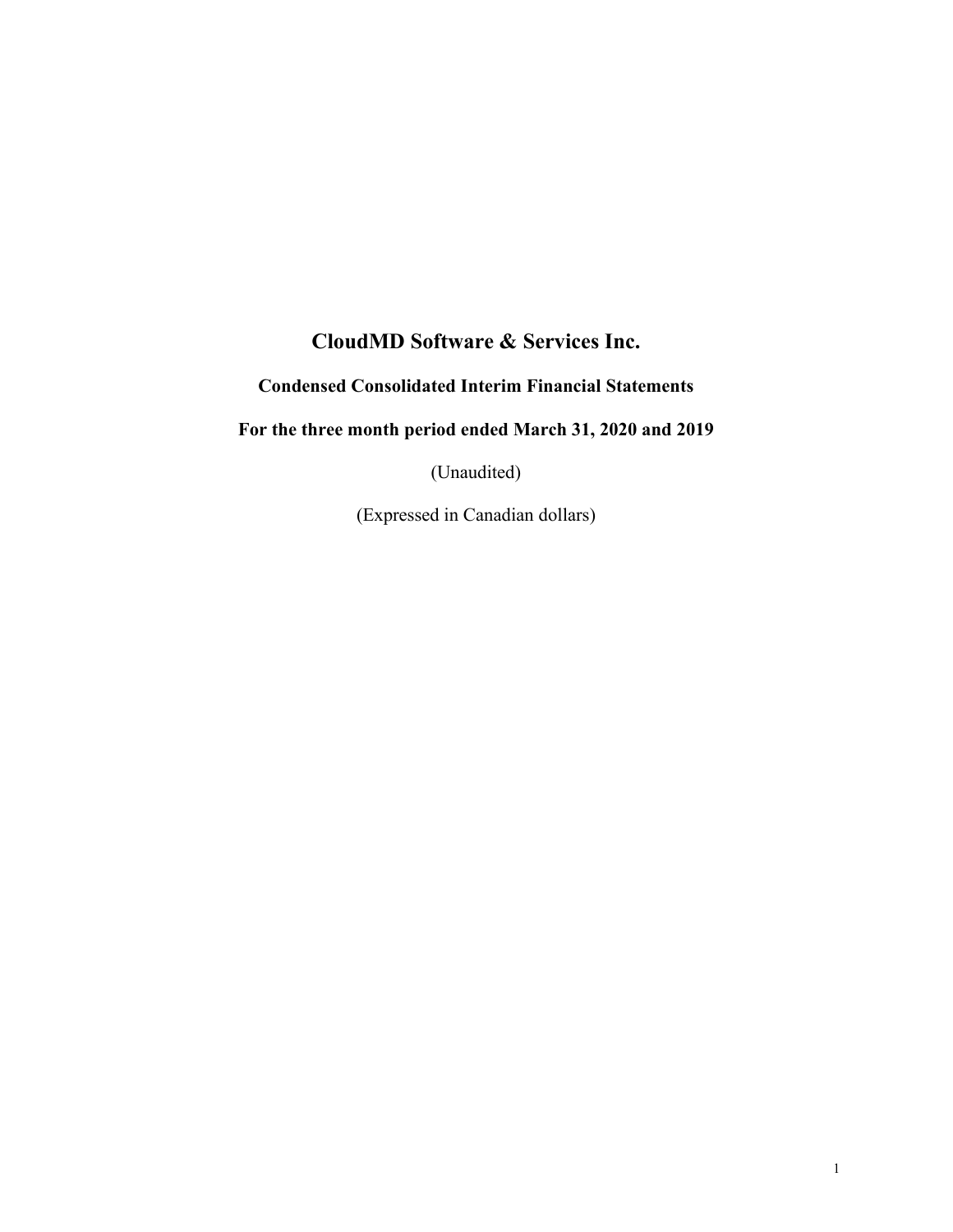# **CloudMD Software & Services Inc. (formerly Premier Health Group Inc.)**

|                                                                         | Page   |
|-------------------------------------------------------------------------|--------|
| Table of contents                                                       | 2      |
| <b>Consolidated Statements of Financial Position</b>                    |        |
| Consolidated Statements of Loss and Comprehensive Income (Loss)         | 4      |
| Consolidated Statements of Changes in Shareholders' Equity (Deficiency) |        |
| <b>Consolidated Statements of Cash Flows</b>                            | 6      |
| Notes to the Consolidated Financial Statements                          | 7 - 34 |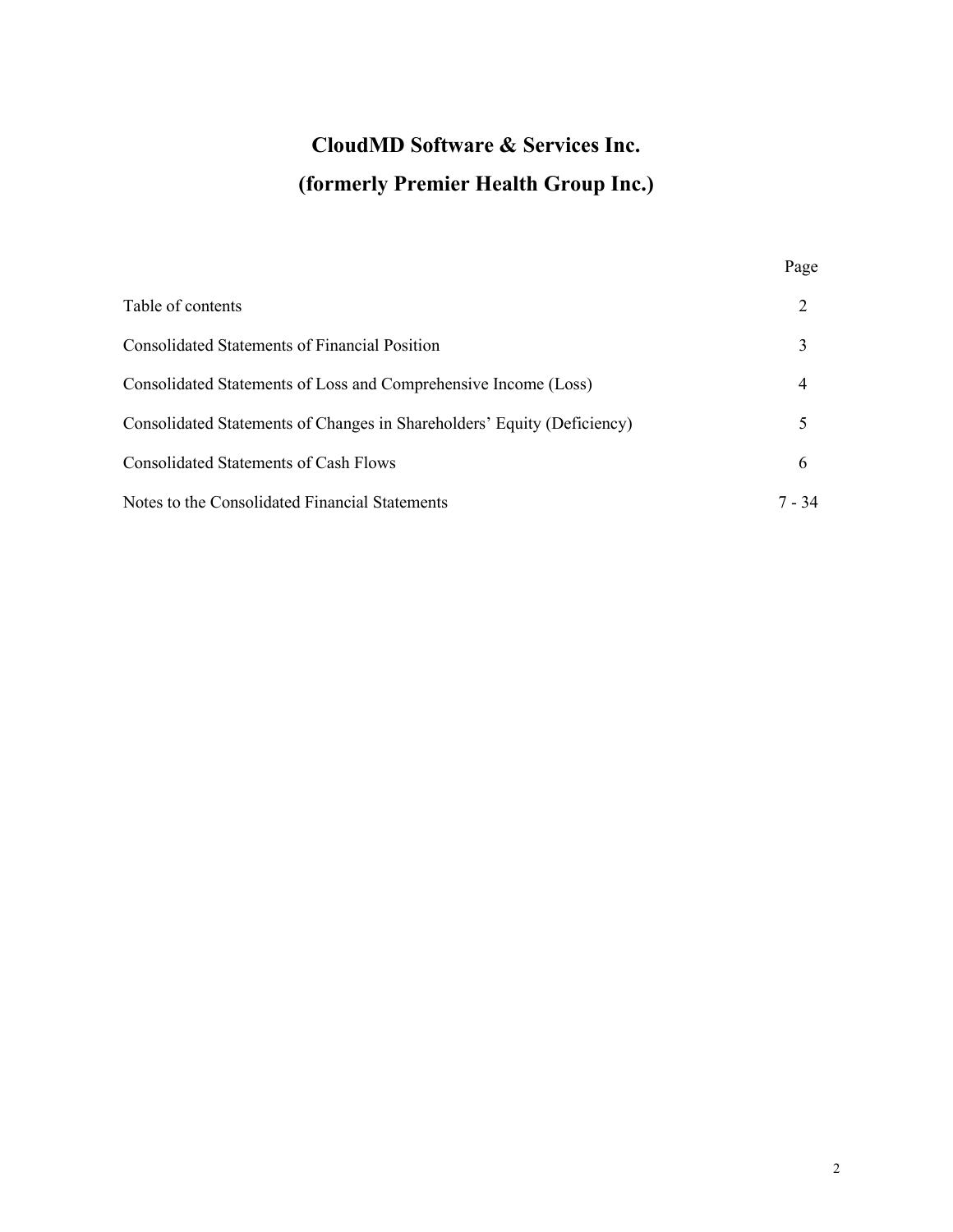# CLOUDMD SOFTWARE & SERVICES INC. Condensed Consolidated Interim Statements of Financial Position (Expressed in Canadian Dollars) (Unaudited)

As at

|                                                    |    | <b>March 31, 2020</b> |    | December 31, 2019 |
|----------------------------------------------------|----|-----------------------|----|-------------------|
| <b>ASSETS</b>                                      |    |                       |    |                   |
| <b>Current Assets</b>                              |    |                       |    |                   |
| Cash                                               | \$ | 2,760,136             | \$ | 1,696,402         |
| Accounts receivable (Note 5)                       |    | 297,201               |    | 259,821           |
| Subscription receivable (Note 18)                  |    | 200,000               |    |                   |
| Deposits (Note 6)                                  |    |                       |    | 326,554           |
| Marketable securities (Note 7)                     |    | 1                     |    | 1                 |
| Short-term investment                              |    | 25,000                |    |                   |
| Inventory (Note 8)                                 |    | 751,759               |    | 761,104           |
| Prepaid expenses (Note 9)                          |    | 751,667               |    | 341,746           |
| <b>Total current assets</b>                        |    | 4,785,764             |    | 3,385,628         |
|                                                    |    |                       |    |                   |
| Deposits – long term (Note 6)                      |    | 125,000               |    | 125,000           |
| Property and equipment (Note 10)                   |    | 338,004               |    | 228,196           |
| Right-of-use assets (Note 16)                      |    | 2,257,295             |    | 2,380,228         |
| Other non-current assets                           |    | 12,860                |    | 12,860            |
| Intangible assets (Note 11)                        |    | 2,502,060             |    | 2,096,665         |
| Goodwill (Note 11)                                 |    | 11,985,945            |    | 9,497,677         |
| <b>Total Assets</b>                                | S  | 22,006,928            | \$ | 17,726,254        |
| <b>LIABILITIES</b>                                 |    |                       |    |                   |
| <b>Current Liabilities</b>                         |    |                       |    |                   |
| Accounts payable and accrued liabilities (Note 12) | \$ | 1,788,712             | \$ | 943,434           |
| Other current liabilities (Note 13)                |    | 1,067,783             |    | 877,250           |
| Deferred revenue                                   |    | 12,276                |    |                   |
| Current portion of long-term debt (Note 14)        |    | 372,320               |    | 294,797           |
| Lease liability current portion (Note 16)          |    | 465,925               |    | 459,386           |
| Contingent liabilities (Note 3)                    |    | 173,866               |    |                   |
| <b>Total current liabilities</b>                   |    | 3,880,882             |    | 2,574,867         |
|                                                    |    |                       |    |                   |
| Lease liability non-current portion (Note 16)      |    | 1,870,132             |    | 1,978,799         |
| Long-term debt (Note 14)                           |    | 2,012,149             |    | 1,931,304         |
| <b>Total Liabilities</b>                           |    | 7,763,163             |    | 6,484,970         |
|                                                    |    |                       |    |                   |
| <b>SHAREHOLDERS' EQUITY</b>                        |    |                       |    |                   |
| Share capital (Note 18)<br>Reserves                |    | 20,783,944            |    | 16,791,884        |
|                                                    |    | 2,917,954             |    | 2,284,539         |
| Accumulated other comprehensive loss<br>Deficit    |    | (9, 458, 133)         |    | (7,835,139)       |
|                                                    |    |                       |    |                   |
| <b>Total equity</b>                                |    | 14,243,765            |    | 11,241,284        |
| Total liabilities and shareholders' equity         | \$ | 22,006,928            | \$ | 17,726,254        |

**Subsequent events** *(Note 24)*

Approved and authorized for issuance by the Board of Directors on June 1, 2020

*"Essam Hamza" "Amit Mathur"* 

Amit Mathur, President, Director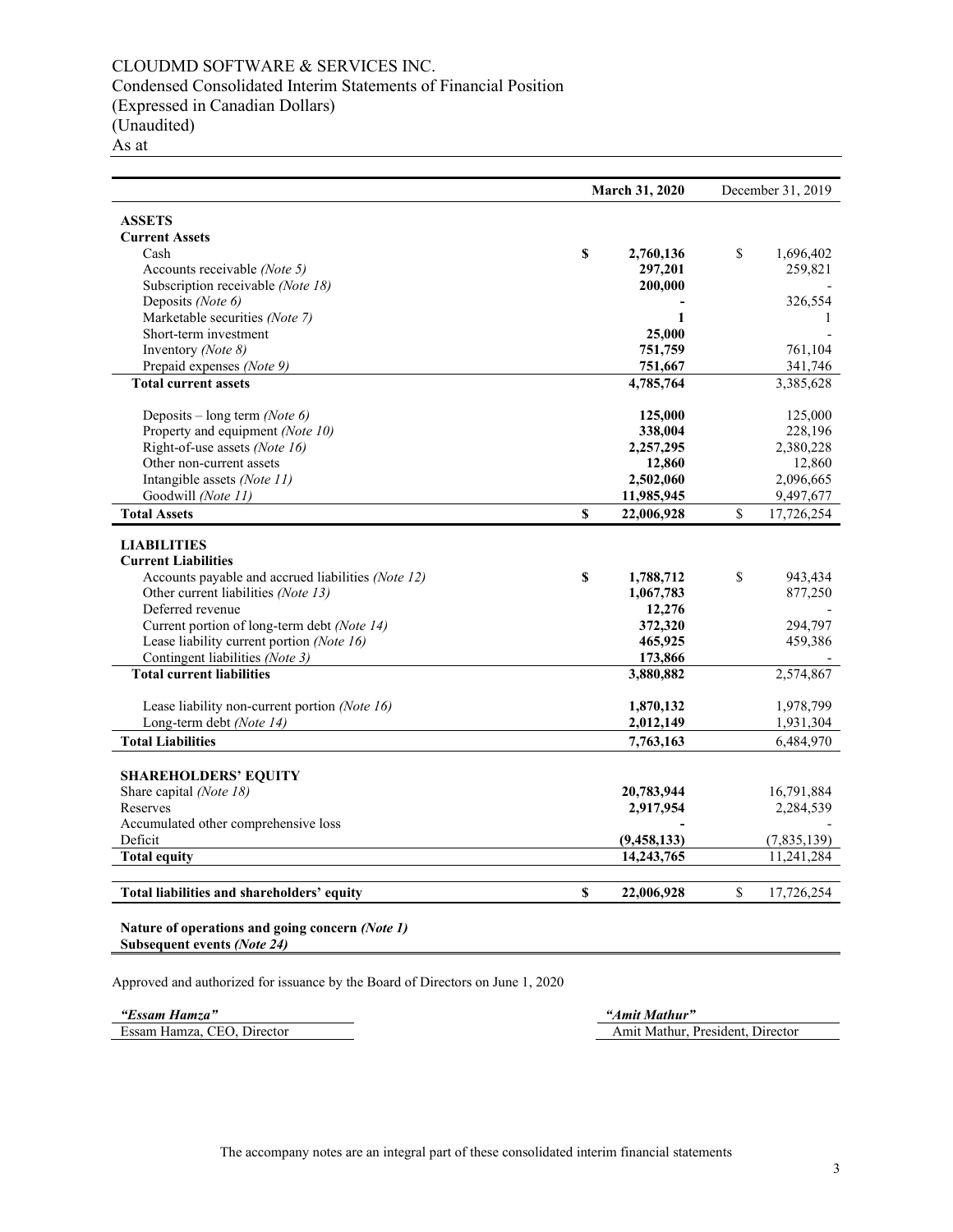# CLOUDMD SOFTWARE & SERVICES INC. Condensed Consolidated Interim Statements of Net Loss and Comprehensive Loss (Expressed in Canadian Dollars) (Unaudited) For the Three-Months Ended

|                                                                          |          | March 31, 2020           |              | March 31, 2019 |
|--------------------------------------------------------------------------|----------|--------------------------|--------------|----------------|
|                                                                          | \$       |                          | S            | 1,100,330      |
| <b>REVENUE</b> (Note 4)<br>PHYSICIAN FEES                                |          | 3,056,729<br>(881, 199)  |              | (648, 752)     |
| <b>COST OF GOODS SOLD</b>                                                |          | (918, 862)               |              |                |
| <b>GROSS PROFIT</b>                                                      |          | 1,256,668                |              | 451,578        |
|                                                                          |          |                          |              |                |
| <b>EXPENSES</b>                                                          |          |                          |              |                |
| Accretion and interest expense on convertible debt (Notes 15, 17)        |          |                          |              | 86,330         |
| Bank charges and interest expense                                        |          | 61,197                   |              |                |
| Marketing and advertising                                                |          | 323,525                  |              | 682,474        |
| Bad debt                                                                 |          | 998                      |              |                |
| Fines and penalties                                                      |          | 675                      |              |                |
| Office and administration                                                |          | 235,455                  |              | 105,210        |
| Professional fees                                                        |          | 365,593                  |              | 90,665         |
| Rent on short term leases                                                |          | 73,808                   |              | 57,438         |
| Transfer agent and regulatory fees                                       |          | 8,941                    |              | 10,778         |
| Wages and salaries (Note 17)                                             |          | 1,241,725                |              | 459,944        |
| Amortization (Notes 10, 11, 16)                                          |          | 201,748                  |              | 7,265          |
| Stock-based compensation (Notes 17, 18)                                  |          | 445,403                  |              | 316,932        |
|                                                                          |          | (2,959,068)              |              | (1,817,036)    |
|                                                                          |          | (1,702,400)              |              | (1,365,458)    |
|                                                                          |          | 79,406                   |              |                |
| Gain from settlement of debt (Note 3)                                    |          |                          |              | 37,819         |
| Foreign exchange gain (loss)                                             |          |                          |              |                |
| Loss from discontinued operations (Note 20)                              |          |                          |              | (22,967)       |
| Net loss for the period                                                  | \$       | (1,622,994)              | \$           | (1,350,606)    |
|                                                                          |          |                          |              |                |
| Net income (loss) attributable to:<br>Shareholders of the Company        | \$       | (1,622,994)              | \$           | (1,350,606)    |
| Non-controlling interest                                                 |          |                          |              |                |
|                                                                          | \$       | (1,622,994)              | \$           | (1,350,606)    |
|                                                                          |          |                          |              |                |
| Other comprehensive income (loss):                                       |          |                          |              |                |
| Foreign currency translation                                             | \$<br>\$ | $\overline{\phantom{0}}$ | \$<br>\$     | 4,051<br>4,051 |
| Other comprehensive income (loss)                                        |          |                          |              |                |
| Total comprehensive loss for the period                                  | \$       | (1,622,994)              | \$           | (1,346,555)    |
|                                                                          |          |                          |              |                |
| Other comprehensive income (loss) attributable to:                       |          |                          |              |                |
| Shareholders of the Company                                              | \$       |                          | \$           | 4,051          |
| Non-controlling interest                                                 |          |                          |              |                |
|                                                                          | \$       | $\overline{\phantom{a}}$ | \$           | 4,051          |
| Total comprehensive loss attributable to:<br>Shareholders of the Company | \$       | (1,622,994)              | \$           | (1,346,555)    |
| Non-controlling interest                                                 |          |                          |              |                |
|                                                                          | \$       | (1,622,994)              | $\mathbb{S}$ | (1,346,555)    |
| Basic and diluted loss per common share                                  | \$       | (0.02)                   | \$           | (0.02)         |
| Weighted average number of common shares outstanding                     |          | 84,575,085               |              | 64,536,662     |

The accompany notes are an integral part of these consolidated interim financial statements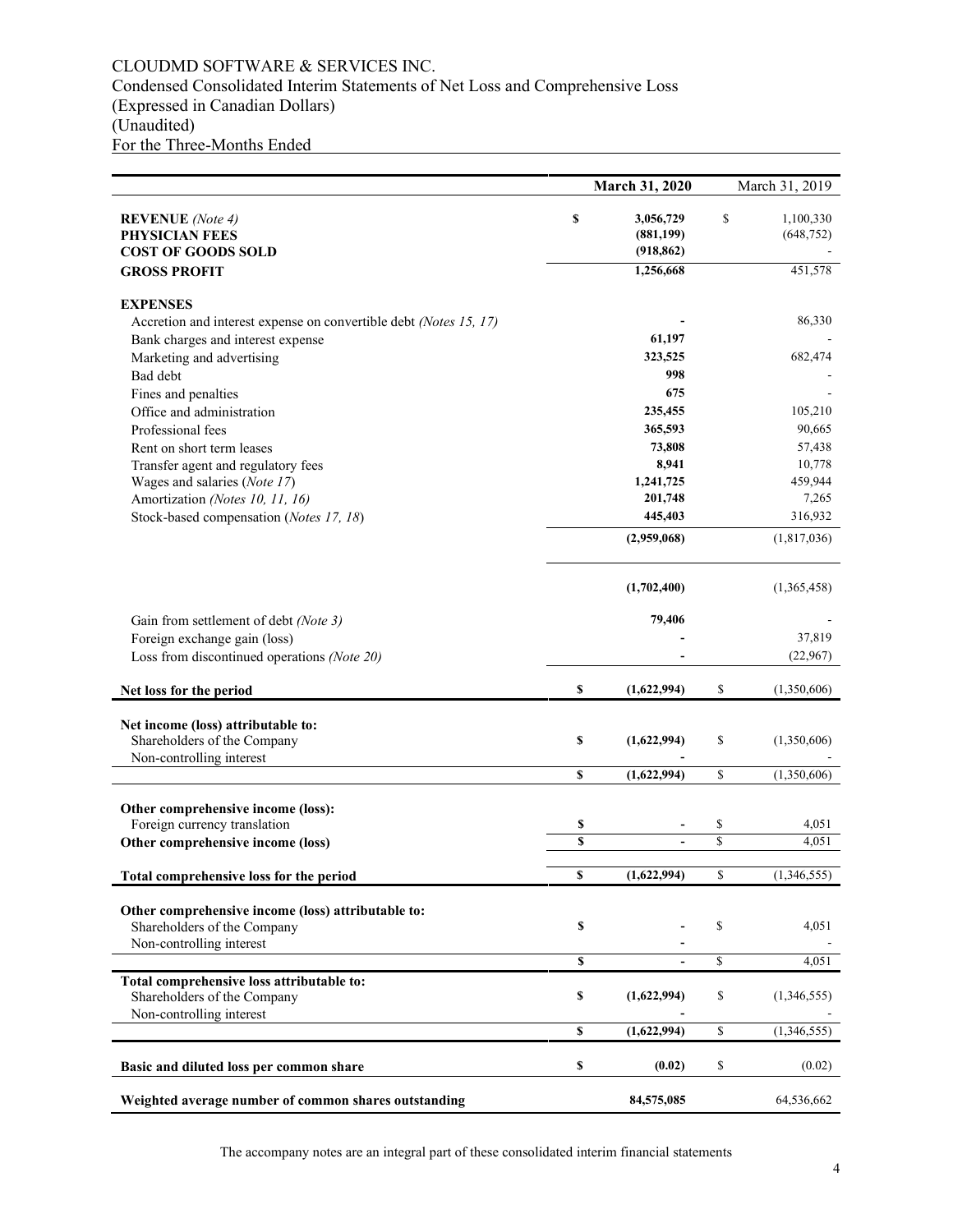# CLOUDMD SOFTWARE & SERVICES INC. Condensed Consolidated Interim Statements of Changes in Shareholders' Equity (Deficiency) (Expressed in Canadian Dollars)

(Unaudited)

|                                                 | Number of<br>outstanding<br>shares |               | <b>Share</b><br>capital |              | <b>Equity</b><br>component<br>of<br>convertible |              | Share-<br>based<br>payment<br>reserve |               | Accumulated<br>other<br>comprehensive<br>income (loss) |               | <b>Deficit</b> |               | Non-<br>controlling<br>interest |               | Total       |
|-------------------------------------------------|------------------------------------|---------------|-------------------------|--------------|-------------------------------------------------|--------------|---------------------------------------|---------------|--------------------------------------------------------|---------------|----------------|---------------|---------------------------------|---------------|-------------|
| Balance, December 31, 2018                      | 61,664,031                         | <sup>\$</sup> | 8,047,100               | $\mathbf{s}$ | 880,845                                         | -S           | 865,014                               | <sup>\$</sup> | (406, 782)                                             | S             | (5, 181, 243)  | \$            | (97)                            | <sup>\$</sup> | 4,204,837   |
| Shares issued for acquisition of Cloud Practice | 3,947,368                          |               | 2,325,964               |              |                                                 |              |                                       |               |                                                        |               |                |               |                                 |               | 2,325,964   |
| Exercise of options                             | 600,000                            |               | 447,570                 |              |                                                 |              | (147, 570)                            |               |                                                        |               |                |               |                                 |               | 300,000     |
| Stock-based compensation                        |                                    |               |                         |              | ÷,                                              |              | 316,932                               |               |                                                        |               |                |               |                                 |               | 316,932     |
| Net loss for the period                         |                                    |               |                         |              |                                                 |              |                                       |               |                                                        |               | (1,350,606)    |               |                                 |               | (1,350,606) |
| Balance, March 31, 2019                         | 66,211,399                         | -S            | 10,820,634              | -S           | 880,845                                         | $\mathbf{s}$ | 1,034,376                             | <b>S</b>      | (406, 782)                                             | <sup>\$</sup> | (6,531,848)    | <b>S</b>      | (97)                            | $\mathbf{s}$  | 5,797,127   |
| Shares issued for acquisitions of Pharmacies    | 3,432,384                          |               | 714,981                 |              |                                                 |              |                                       |               |                                                        |               |                |               |                                 |               | 714,981     |
| Shares issued for services                      | 510,000                            |               | 178,500                 |              |                                                 |              |                                       |               |                                                        |               |                |               |                                 |               | 178,500     |
| Private placements                              | 8,984,687                          |               | 4,527,547               |              |                                                 |              |                                       |               |                                                        |               |                |               |                                 |               | 4,527,547   |
| Share issuance cost                             |                                    |               | (244, 163)              |              |                                                 |              |                                       |               |                                                        |               |                |               |                                 |               | (244, 163)  |
| Agent warrants issued                           |                                    |               | (109, 251)              |              |                                                 |              | 109,251                               |               |                                                        |               |                |               |                                 |               |             |
| Exercise of options                             | 1,600,000                          |               | 697,886                 |              | $\blacksquare$                                  |              | (297, 886)                            |               |                                                        |               |                |               |                                 |               | 400,000     |
| Stock-based compensation                        |                                    |               |                         |              |                                                 |              | 1,438,798                             |               |                                                        |               |                |               |                                 |               | 1,438,798   |
| Sale of Clinicas                                | 475,000                            |               | 205,750                 |              | (880, 845)                                      |              |                                       |               | 406,782                                                |               | 2,063,963      |               | 97                              |               | 1,795,747   |
| Currency translation adjustment                 |                                    |               |                         |              |                                                 |              |                                       |               |                                                        |               |                |               |                                 |               |             |
| Net loss for the period                         |                                    |               |                         |              |                                                 |              |                                       |               |                                                        |               | (3,367,253)    |               |                                 |               | (3.367.253) |
| Balance, December 31, 2019                      | 81,213,470                         | - \$          | 16,791,884              | $\mathbf s$  | $\blacksquare$                                  | $\mathbf{s}$ | 2,284,539                             | $\mathbf{s}$  | $\overline{\phantom{a}}$                               | <sup>\$</sup> | (7,835,139)    | <sup>\$</sup> |                                 | S             | 11,241,284  |
| Shares issued for acquisition of Livecare       | 1,425,041                          |               | 662,644                 |              |                                                 |              |                                       |               |                                                        |               |                |               |                                 |               | 662,644     |
| Contingent shares to be returned to treasury    | 1,574,959                          |               |                         |              |                                                 |              |                                       |               |                                                        |               |                |               |                                 |               |             |
| Shares issued for settlement of Livecare debt   | 1,500,000                          |               | 577,500                 |              |                                                 |              |                                       |               |                                                        |               |                |               |                                 |               | 577,500     |
| Private placements                              | 6,298,615                          |               | 3,023,335               |              |                                                 |              |                                       |               |                                                        |               |                |               |                                 |               | 3,023,335   |
| Share issuance costs - shares                   | 294,035                            |               |                         |              |                                                 |              |                                       |               |                                                        |               |                |               |                                 |               |             |
| Share issuance costs - cash                     |                                    |               | (379, 754)              |              |                                                 |              |                                       |               |                                                        |               |                |               |                                 |               | (379, 754)  |
| Share issuance costs - agent warrants           |                                    |               | (188, 012)              |              |                                                 |              | 188,012                               |               |                                                        |               |                |               |                                 |               |             |
| Shares issued for prepaid services              | 750,000                            |               | 296,347                 |              |                                                 |              |                                       |               |                                                        |               |                |               |                                 |               | 296,347     |
| Stock-based compensation                        |                                    |               |                         |              |                                                 |              | 445,403                               |               |                                                        |               |                |               |                                 |               | 445,403     |
| Net loss for the period                         |                                    |               |                         |              |                                                 |              |                                       |               |                                                        |               | (1,622,994)    |               |                                 |               | (1,622,994) |
| Balance, March 31, 2020                         | 93,056,120                         | S             | 20,783,944              | -S           | $\blacksquare$                                  | $\mathbf{s}$ | 2,917,954                             | <sup>\$</sup> | $\blacksquare$                                         | <b>S</b>      | (9,458,133)    | S             |                                 | S             | 14,243,765  |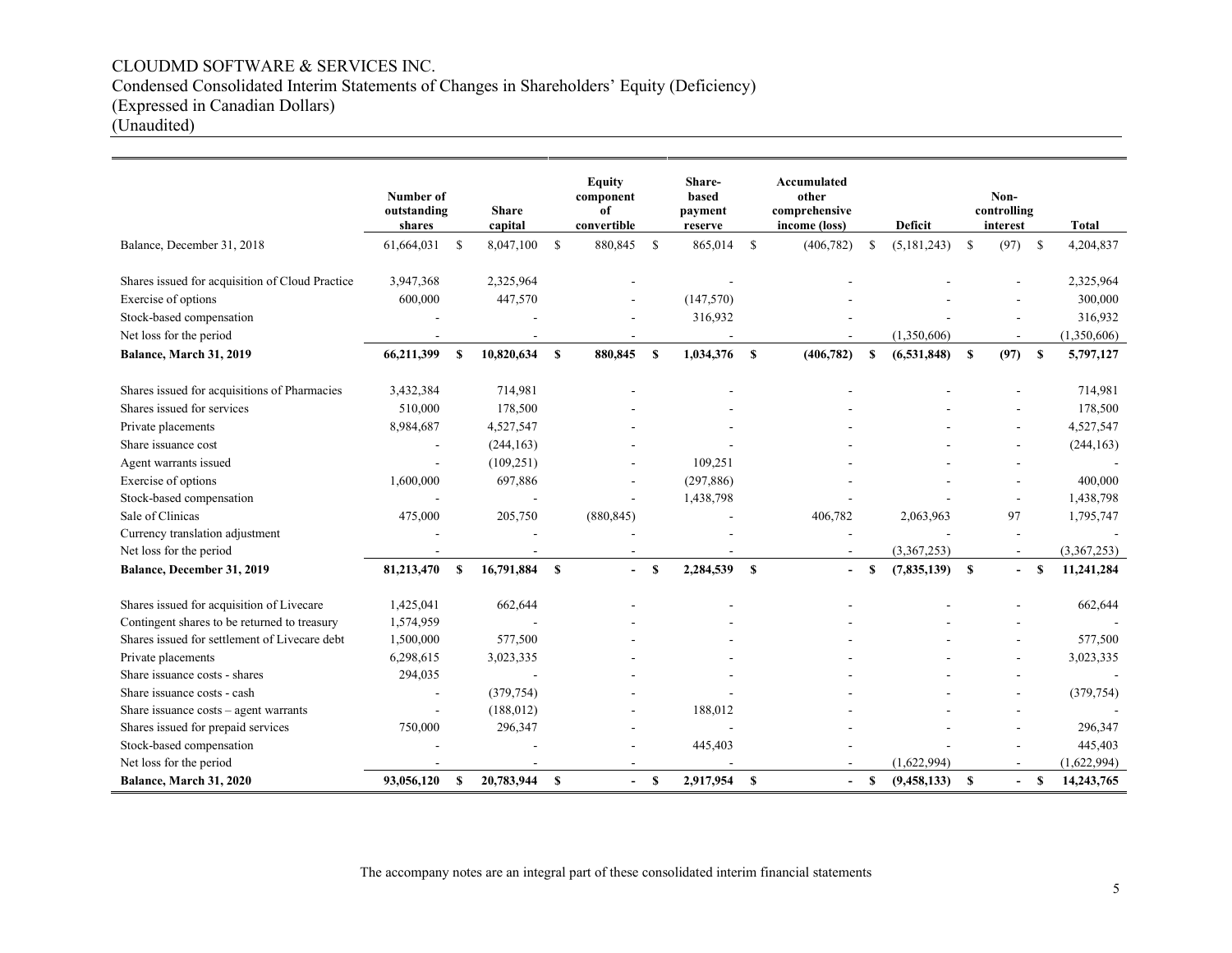# CLOUDMD SOFTWARE & SERVICES INC. Condensed Consolidated Interim Statements of Cash Flows (Expressed in Canadian Dollars) (Unaudited) For the Three-Months Ended

| For the Three-Month Period Ended                                      |          | <b>March 31, 2020</b>              |          | March 31, 2019         |
|-----------------------------------------------------------------------|----------|------------------------------------|----------|------------------------|
| Cash provided by (used in):                                           |          |                                    |          |                        |
| <b>Operating activities</b><br>Net Gain (loss)                        | \$       | (1,622,994)                        | S        | (1,350,606)            |
| Item not involving cash<br>Accretion on convertible debenture         |          |                                    |          | 44,174                 |
| Interest on lease liabilities<br>Amortization                         |          | 24,910<br>201,748                  |          | 7,265                  |
| Unrealized foreign exchange (gain) loss<br>Stock-based compensation   |          | 445,403                            |          | (25, 185)<br>316,932   |
| Gain on forgiveness of debt                                           |          | (79, 406)                          |          |                        |
| Change in non-cash working capital components:                        |          |                                    |          |                        |
| Accounts receivable<br>Prepaid expenses                               |          | 41,405<br>(36, 832)                |          | (24, 724)<br>222,072   |
| Inventory                                                             |          | 26,320                             |          |                        |
| Accounts payable and accrued liabilities<br>Deferred revenue          |          | 64,728<br>12,276                   |          | 66,076                 |
| Net liabilities from discontinued operations                          |          |                                    |          | 18,917                 |
| Net cash used in operating activities                                 |          | (922, 442)                         |          | (725,079)              |
| <b>Investing activities</b>                                           |          |                                    |          |                        |
| <b>Business acquisitions</b>                                          |          | (60,000)                           |          | (2,000,000)            |
| Deferred acquisition cost                                             |          |                                    |          | 1,000,000              |
| Cash received from acquisitions                                       |          | 1,275                              |          | 107,092                |
| Cash advances for subsequent acquisitions<br><b>Intangible Assets</b> |          | (5,000)                            |          | 700,000                |
| Purchase of equipment                                                 |          | (45,806)                           |          | (5,314)                |
| Short term investment                                                 |          | (25,000)                           |          |                        |
| Net cash used in investing activities                                 |          | (134, 531)                         |          | (198, 222)             |
| <b>Financing activities</b>                                           |          |                                    |          |                        |
| Proceeds from issuance of shares                                      |          | 2,823,335                          |          |                        |
| Share issuance cost                                                   |          | (379, 754)                         |          |                        |
| Exercise of options                                                   |          |                                    |          | 300,000                |
| Lease payments made                                                   |          | (127,038)                          |          |                        |
| Principle payment on loans                                            |          | (195, 836)                         |          |                        |
| Note payable                                                          |          | 2,120,707                          |          | 500,000<br>800,000     |
| Net cash provided by financing activities                             |          |                                    |          |                        |
| Increase (decrease) in cash<br>Cash, beginning                        |          | 1,063,734<br>1,696,402             |          | (123,301)<br>1,055,543 |
| Cash, ending                                                          | \$       | 2,760,136                          | \$       | 932,242                |
|                                                                       |          |                                    |          |                        |
| Cash paid for interest<br>Cash paid for income tax                    | \$<br>\$ | 36,287<br>$\overline{\phantom{a}}$ | \$<br>\$ |                        |

For supplemental disclosures regarding cash flows, see Note 19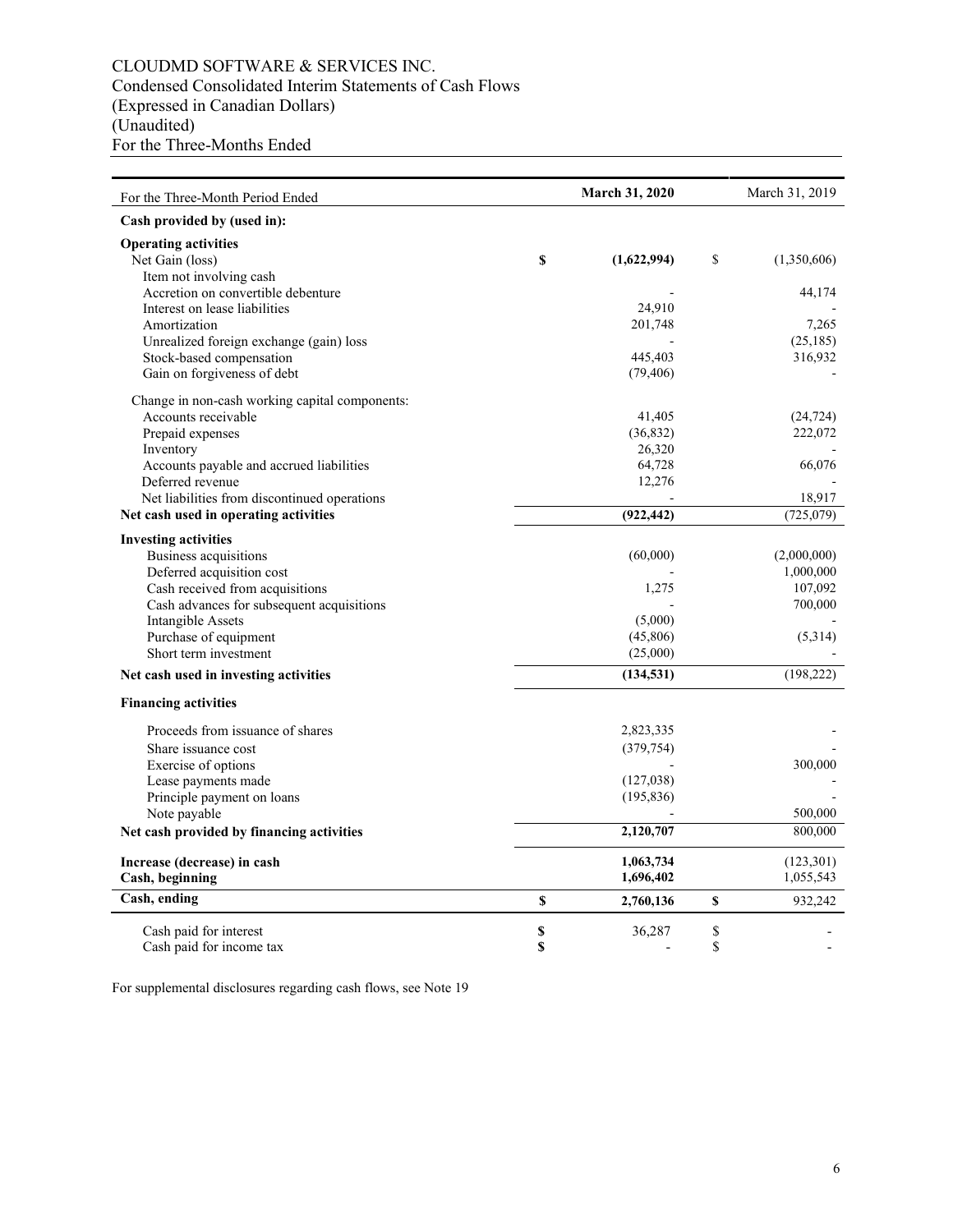# **1. NATURE OF OPERATIONS AND GOING CONCERN**

CloudMD Software & Services Inc (formerly, Premier Health Group Inc.). (the "Company") was incorporated on September 19, 2013 and is a reporting issuer in British Columbia, Canada.

On June 17, 2016, the Company completed the acquisition (99.9%) of a multidisciplinary rehabilitation business located in Santiago, Dominican Republic Premier named Clinicas de Rehabilitacion Precer, S. R. L. ("Clinicas"). As at December 31, 2018 and 2017, Clinicas was considered to be a discontinued operation. On April 1, 2019, the Company entered into a settlement agreement with the Company's former CEO, who is also the former sole shareholder of Clinicas, to complete the full transfer of the Company's 99.9% ownership of Clinicas and the forgiveness of the convertible debenture held by the former CEO issued on the original purchase of 99.9% of Clinicas *(Notes 15, 20).* 

On August 1, 2018, the Company completed the acquisition of all the issued and outstanding shares of HealthVue Ventures Ltd. ("HealthVue") *(Note 3).* HealthVue provides telemedicine visits remotely and full-service family practice activities from its multiple clinic locations throughout the Lower Mainland in British Columbia.

On January 28, 2019, the Company completed the acquisition of all the issued and outstanding shares of Cloud Practice *(Note 3)*. Cloud Practice is a technology company that offers cloud-based electronic medical records software, medical billing software and an online patient portal for medical clinics using a software as a service ("SAAS") model. Cloud Practice services over 376 clinics across Canada, 3000 doctors and has approximately 3 million patient charts in their database.

On July 17, 2019, the Company completed the acquisition of all the issued and outstanding shares of two pharmacies based in Metro Vancouver, B.C. (the "Pharmacies") *(Note 3)*. In addition to the retailing of prescription drugs, over-the-counter drugs, and other front store items, the Pharmacies provide clinical services like medical reviews and compounding services.

On January 10, 2020, the Company completed the acquisition of all the issued and outstanding shares of Livecare Health Canada Inc. ("Livecare") (*Note 3*). Livecare is a Canadian telehealth company founded and operated by physicians dedicated to giving patients access to quality, real-time healthcare. Livecare offers digital technologies that connect doctors and allied health care providers to their patients via secure, encrypted, face-to-face video and messaging. In addition to its telemedicine platform, Livecare offers kindredPHR, a personalized health record used for storing, managing, and sharing health information, thus enabling patients' access to manage their own care and share amongst their multiple health care providers.

The Company is focused on innovative health care approaches that combine human skill-based expertise with emerging technologies. The Company, in conjunction with its subsidiaries Cloud Practice and Livecare, is developing proprietary technologies to deliver quality healthcare through the combination of connected primary care clinics, telemedicine, and an artificial intelligence (AI) enabled patient portal.

The address of the Company's corporate office is 810-789 West Pender Street, Vancouver, British Columbia, Canada.

These condensed consolidated interim financial statements have been prepared using International Financial Reporting Standard ("IFRS") on a going concern basis which assumes the Company will be able to realize its assets and discharge its liabilities in the normal course of business rather than through a process of forced liquidation. While the Company has been successful in securing financings in the past, there is no assurance that it will be able to do so in the future. During the three months period ended March 31, 2020, the Company had net loss of \$1,622,994 (March 31, 2019 – \$1,350,606 loss) and as at March 31, 2020 had an accumulated deficit of  $$9,458,133$  (December 31 2019 –  $$7,835,139$ ) which has been funded primarily by equity financings and loans from non-related parties. As at March 31, 2020, the Company had a working capital balance of \$904,882.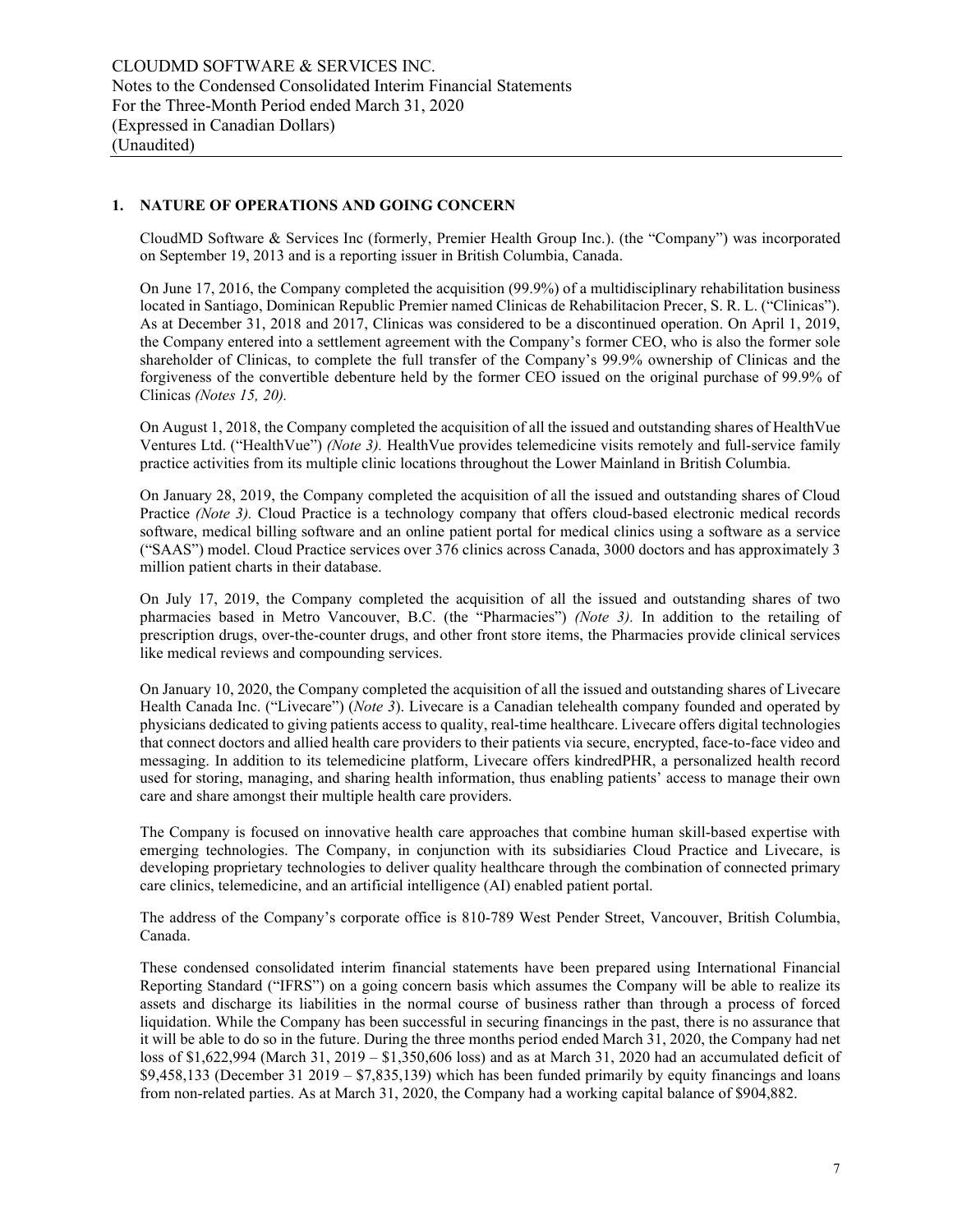# **1. NATURE OF OPERATIONS AND GOING CONCERN (***continued…***)**

There is uncertainty as to the likely effects of the novel coronavirus ("COVID-19") outbreak which may, among other things, impact the Company's operations and ability to raise further financing. Management has assessed that the Company's working capital is sufficient for it to continue as a going concern beyond one year.

These financial statements do not include any adjustments relating to the recoverability and classification of recorded asset amounts and classification of liabilities that might be necessary should the Company be unable to continue in existence. The effect of any such adjustments could be material.

# **2. BASIS OF PRESENTATION AND SIGNIFICANT ACCOUNTING POLICIES**

# **a) Basis of Consolidation**

The condensed consolidated interim financial statements include the accounts of the Company and its wholly controlled subsidiaries, HealthVue Ventures Ltd. (Canada) ("HealthVue"); Cloud Practice Inc. (Canada) ("Cloud Practice"); Cloverdale Pharmacy Ltd.; Steveston Health Centre Ltd. (Canada) (the latter two are collectively called the "Pharmacies"), and Livecare Health Canada Inc. ("Livecare"). All inter-company transactions and balances have been eliminated on consolidation.

# **b) Basis of Presentation**

These condensed consolidated interim financial statements have been prepared in accordance with IFRS as issued by the International Accounting Standards Board ("IASB") and interpretations of the International Financial Reporting Interpretations Committee ("IFRIC").

These condensed consolidated interim financial statements are presented in Canadian dollars, which is the functional currency of the parent Company, and its subsidiaries. These condensed consolidated interim financial statements have been prepared on a historical cost basis, except for certain financial instruments classified as fair value through profit or loss, which are stated at their fair value. In addition, these condensed consolidated interim financial statements have been prepared using the accrual basis of accounting, except for certain cash flow information.

# **c) Significant Accounting Judgments and Estimates**

The preparation of the condensed consolidated interim financial statements in conformity with IFRS requires management to make estimates and assumptions. These estimates and assumptions affect the reported amounts of assets, liabilities, shareholders' equity, and the disclosure of contingent assets and liabilities, as at the date of the financial statements, and expenses for the years reported.

# (i) Critical Judgements

The preparation of these condensed consolidated interim financial statements requires management to make judgements regarding the going concern of the Company, as previously discussed in Note 1, as well as the determination of functional currency. The functional currency is the currency of the primary economic environment in which an entity operates, and has been determined for each entity within the Company. The functional currency for the Company, and its subsidiaries, has been determined to be the Canadian dollar.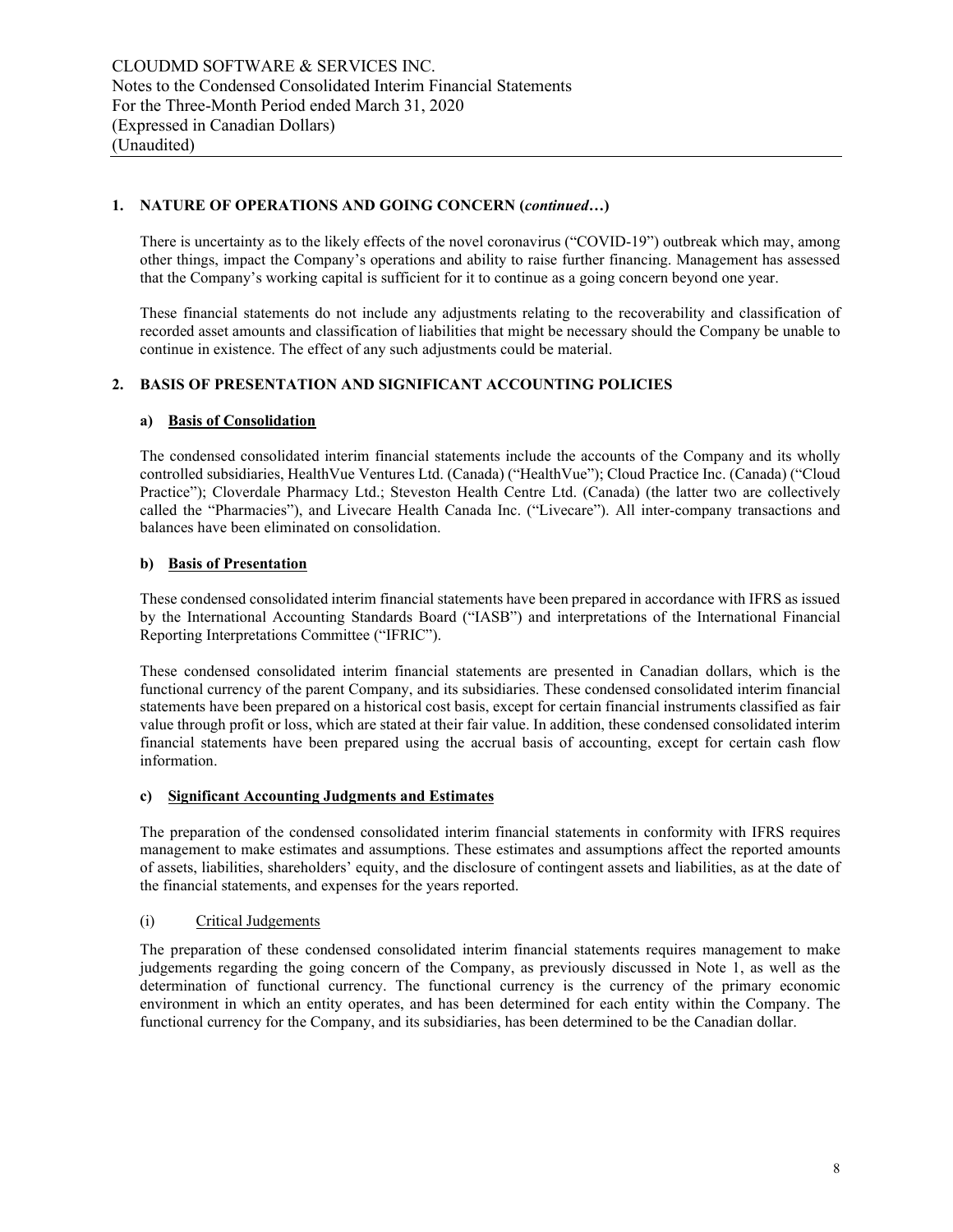# **2. BASIS OF PRESENTATION AND SIGNIFICANT ACCOUNTING POLICIES (***continued…)*

#### **c) Significant Accounting Judgments and Estimates (***continued…***)**

#### (ii) Key Sources of Estimation Uncertainty

Because a precise determination of many assets and liabilities is dependent upon future events, the preparation of financial statements in conformity with IFRS requires management to make estimates and assumptions that affect the reported amounts of assets and liabilities and the disclosure of assets and liabilities at the date of the financial statements and the reported amounts of expenses during the reporting periods. Actual results could differ from those estimates and such differences could be significant.

Significant estimates made by management affecting the condensed consolidated interim financial statements include:

#### *Share-Based Payments*

Estimating fair value for granted stock options and compensatory warrants requires determining the most appropriate valuation model which is dependent on the terms and conditions of the grant. This estimate also requires determining the most appropriate inputs to the valuation model including the expected life of the option or warrant, volatility, dividend yield, and rate of forfeitures and making assumptions about them.

#### *Deferred Tax Assets & Liabilities*

The estimation of income taxes includes evaluating the recoverability of deferred tax assets and liabilities based on an assessment of the Company's ability to utilize the underlying future tax deductions against future taxable income prior to expiry of those deductions. Management assesses whether it is probable that some or all of the deferred income tax assets and liabilities will not be realized. The ultimate realization of deferred tax assets and liabilities is dependent upon the generation of future taxable income. To the extent that management's assessment of the Company's ability to utilize future tax deductions changes, the Company would be required to recognize more or fewer deferred tax assets or liabilities, and deferred income tax provisions or recoveries could be affected.

# *Useful Life of Property and Equipment, and Intangible Assets*

Property and equipment, and intangible assets are depreciated over their estimated useful lives. Estimated useful lives are determined based on current facts and past experience, and take into consideration the anticipated physical life of the asset, the potential for technological obsolescence, and regulations.

#### *Inventory Obsolescence*

The Company estimates the amount of inventory on hand that may not be recoverable and will allow for a write down of such amounts.

#### *Leases*

The Company estimates the lease term by considering the facts and circumstances that can create an economic incentive to exercise an extension option, or not exercise a termination option by assessing relevant factors such as store profitability. Extension options (or periods after termination options) are only included in the lease term if the lease is reasonably certain to be extended (or not terminated). The assessment of the lease term is reviewed if a significant event or a significant change in circumstance occurs, which affects this assessment and that is within the control of the lessee. The Company estimates the incremental borrowing rate used to measure our lease liability for each lease contract. This includes estimation in determining the asset-specific security impact.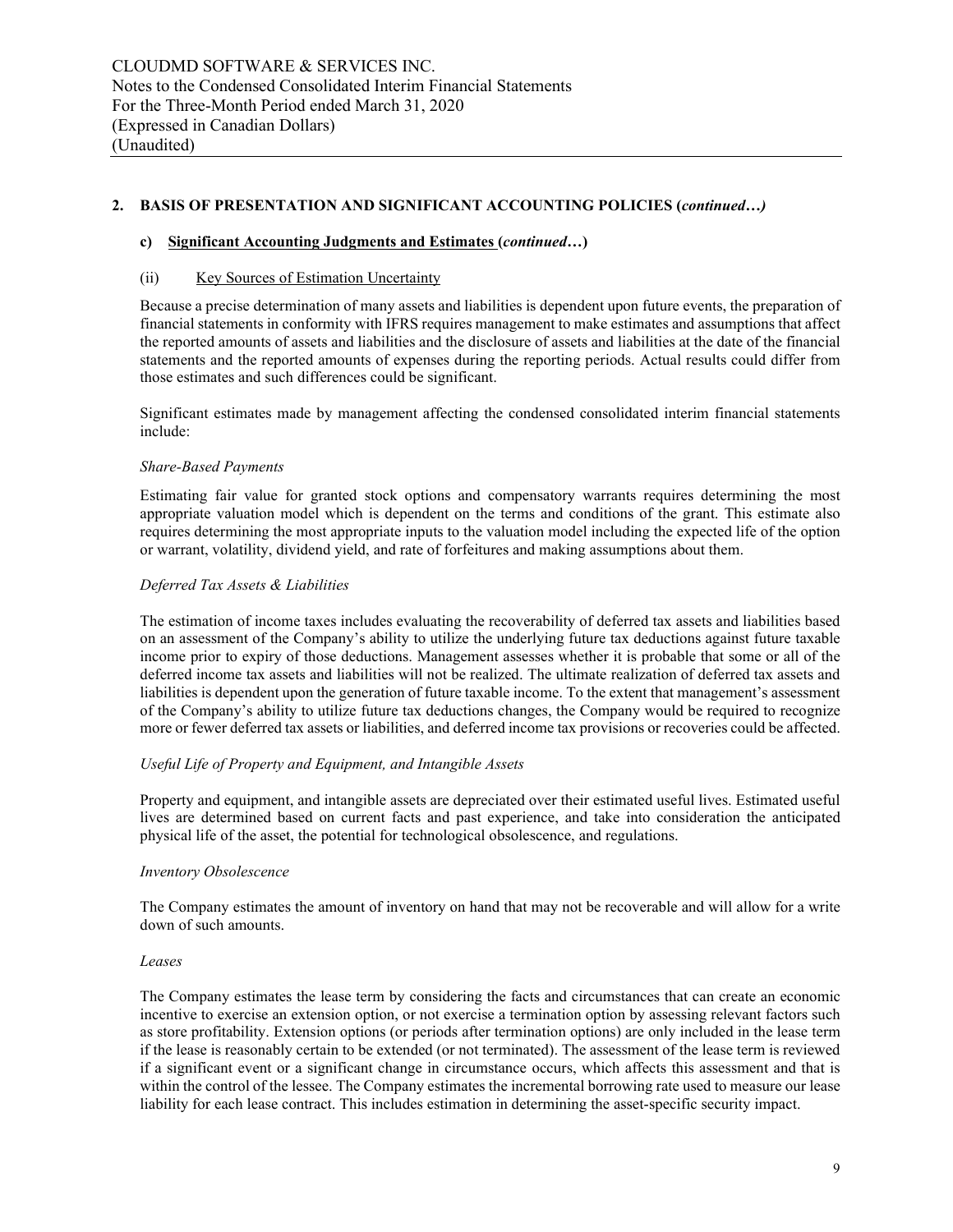# **2. BASIS OF PRESENTATION AND SIGNIFICANT ACCOUNTING POLICIES (***continued…)*

#### **c) Significant Accounting Judgments and Estimates (***continued…***)**

#### *(ii)* Key Sources of Estimation Uncertainty *(continued…)*

#### *Allowance for Doubtful Accounts*

The Company assesses the collectability of receivables on an ongoing basis. A provision for the impairment of receivables involves significant management judgement and includes the renew of individual receivables based on individual customers, current economic trends and analysis of historical bad debts.

#### **d) Significant Accounting Policies**

The Company applies IFRS as issued by the International Accounting Standards Board ("IASB") and interpretations issued by the International Financial Reporting Interpretations Committee ("IFRIC"). These unaudited condensed interim financial statements have been prepared in accordance with International Accounting Standard 34, Interim Financial Reporting. Accordingly, they do not include all of the information required for full annual financial statements required by IFRS as issued by IASB and interpretations issued by IFRIC.

The accounting policies applied in these condensed consolidated interim financial statements are consistent with those for the year ended December 31, 2019. These condensed consolidated interim financial statements should be read in conjunction with the annual financial statements for the year ended December 31, 2019.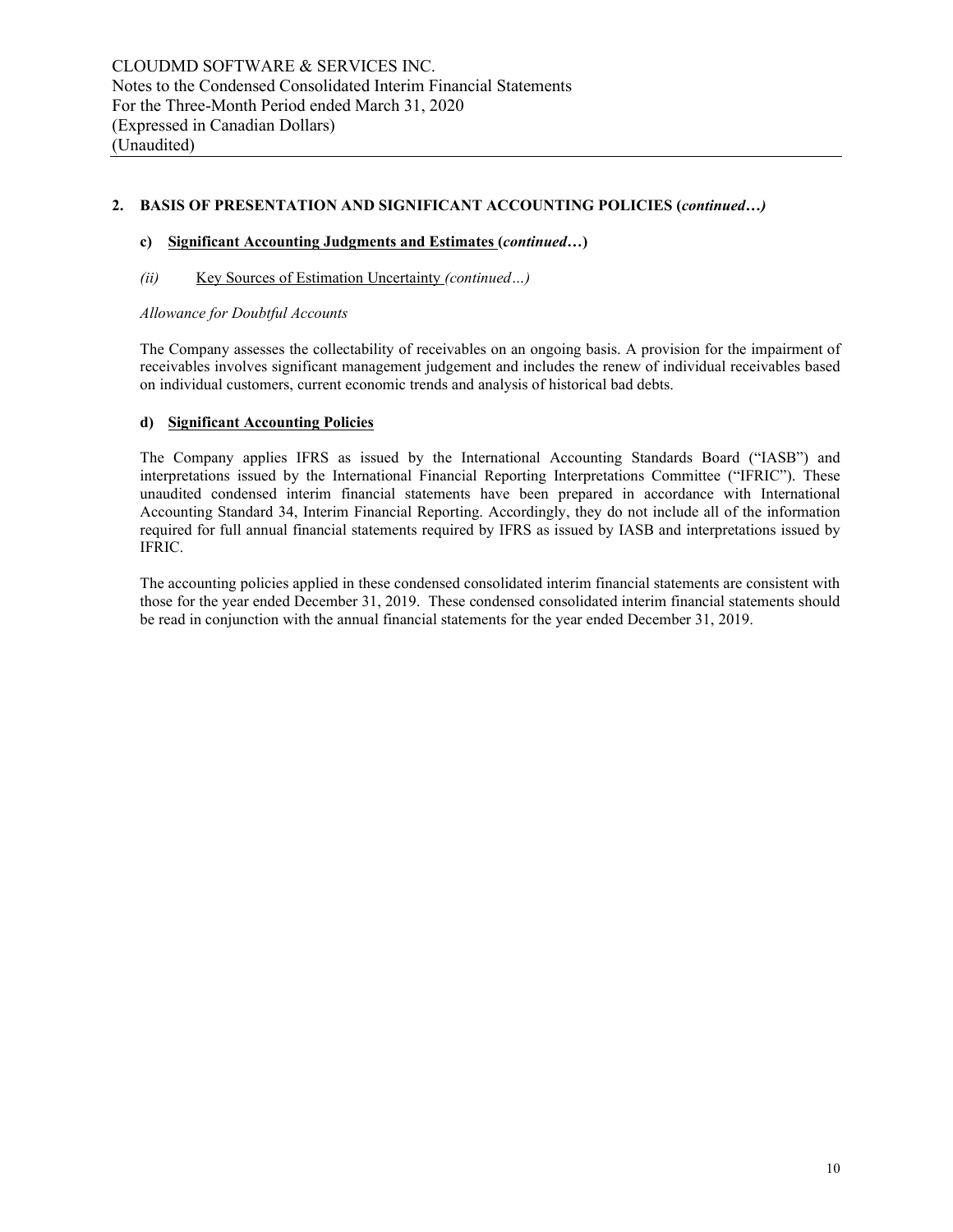# **3. BUSINESS ACQUISITIONS**

#### *HealthVue Ventures Ltd.*

On August 1, 2018, the Company completed the acquisition of all of the issued and outstanding shares of HealthVue. HealthVue provides telemedicine visits remotely and full-service family practice activities from its multiple clinic locations throughout the Lower Mainland in British Columbia. Pursuant to the acquisition agreement, the Company issued 12,000,000 common shares of the Company and \$999,967 cash payment to the former owners of HealthVue.

The acquisition of HealthVue by the Company is considered to be a business combination. Pursuant to the business combination transactions, the asset acquired from the acquisition is to be recorded at their estimated fair values in accordance with IFRS 3 – Business Combination. The allocation of the purchase consideration is as follows:

| Purchase price                                                      |    |           |
|---------------------------------------------------------------------|----|-----------|
|                                                                     |    |           |
| Fair value of common shares issued (12,000,000 at \$0.25 per share) | \$ | 3,000,000 |
| Cash paid                                                           |    | 999,967   |
| Total consideration paid                                            | \$ | 3,999,967 |
| <b>Allocated as follows:</b>                                        |    |           |
| Cash                                                                | S  | 323,108   |
| Accounts receivable                                                 |    | 2,603     |
| Prepaid expenses                                                    |    | 8,487     |
| Property and equipment                                              |    | 105,910   |
| Accounts payable                                                    |    | (391,711) |
| Net assets acquired                                                 |    | 48,397    |
| Goodwill acquired <i>(Note 11)</i>                                  |    | 3,951,570 |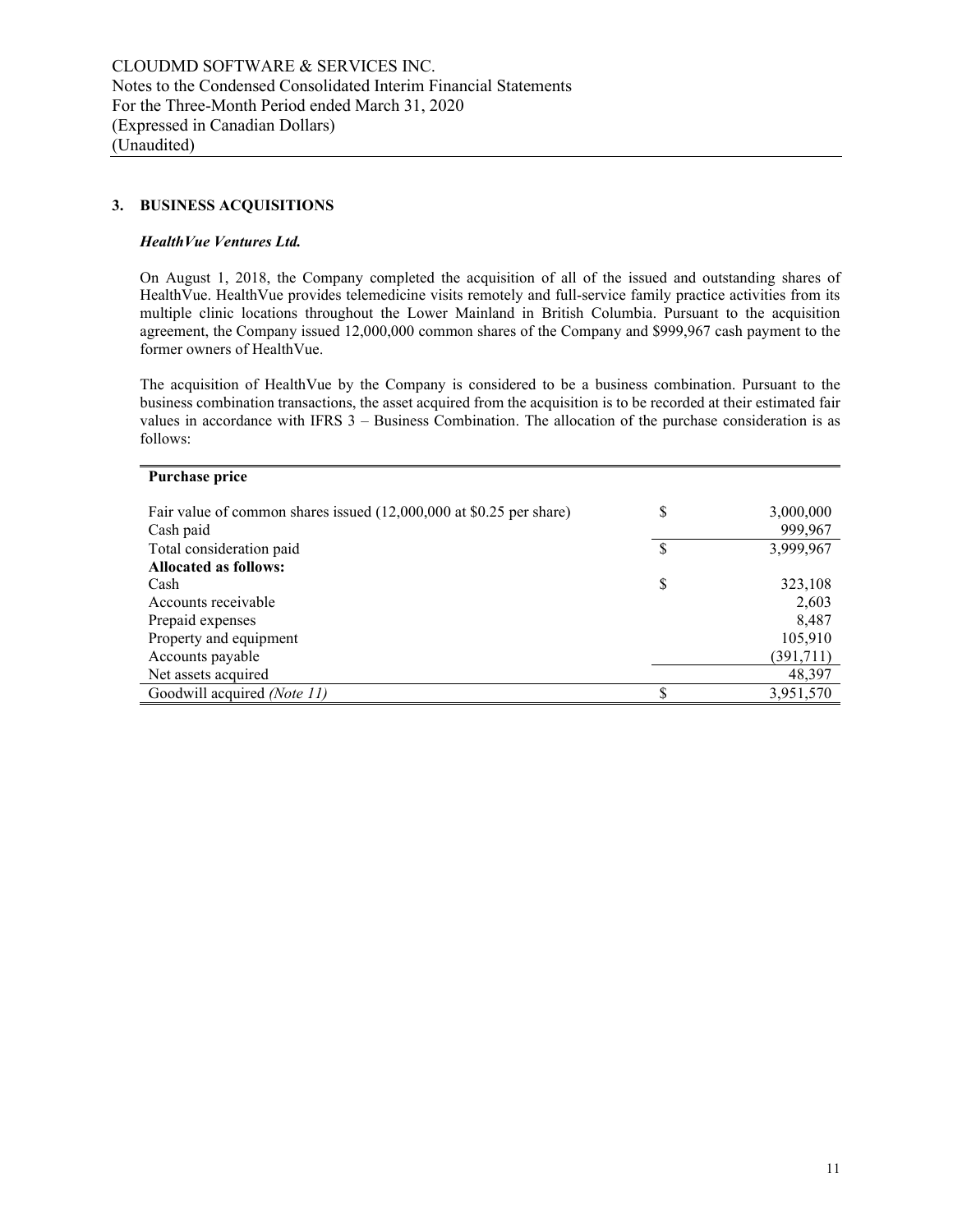#### *Cloud Practice Inc.*

On January 28, 2019, the Company completed the acquisition of all of the issued and outstanding shares of Cloud Practice. Cloud Practice provides cloud-based electronic medical records software and other medical applications using a SAAS model. Pursuant to the acquisition agreement, the Company issued 3,947,368 common shares of the Company and paid \$2,000,000 cash payment to the former owners of Cloud Practice as follows: (i) \$500,000 paid on December 5, 2018, (ii) \$500,000 paid on January 28, 2019, (iii) \$500,000 paid on April 1, 2019, (iv) \$500,000 paid on June 5, 2019.

The acquisition of Cloud Practice by the Company is considered to be a business combination. Pursuant to the business combination transactions, the asset acquired from the acquisition is to be recorded at their estimated fair values in accordance with IFRS 3 – Business Combination. The allocation of the purchase consideration is as follows:

| <b>Purchase price:</b>                                             |                 |
|--------------------------------------------------------------------|-----------------|
| Fair value of common shares issued (3,947,368 at \$0.59 per share) | \$<br>2,325,964 |
| Cash paid                                                          | 2,000,000       |
| Total consideration paid                                           | \$<br>4,325,964 |
| <b>Allocated as follows:</b>                                       |                 |
| Cash                                                               | 107,092         |
| Accounts receivable                                                | 3,149           |
| Prepaid expenses                                                   | 11,008          |
| Property and equipment (Note 10)                                   | 6,748           |
| Customer relationship (Note 11)                                    | 260,000         |
| Technology platforms (Note 11)                                     | 885,000         |
| Accounts payable                                                   | (90,272)        |
| Net assets acquired                                                | 1,182,725       |
| Goodwill acquired (Note 11)                                        | \$<br>3,143,239 |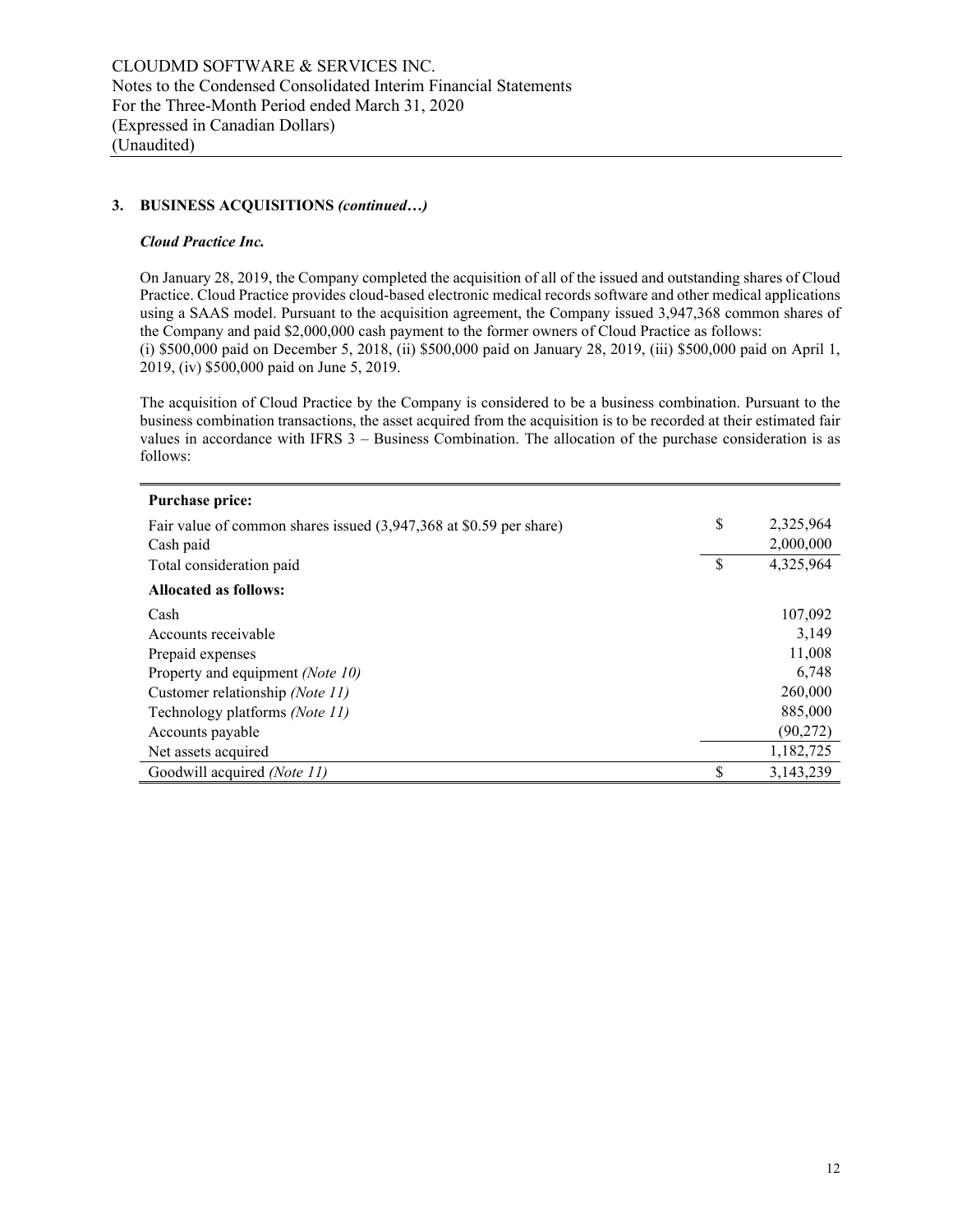#### *Pharmacies*

On July 17, 2019, the Company completed the acquisition of all of the issued and outstanding shares of two pharmacies based in Metro Vancouver, B.C. Pursuant to the acquisition agreement, the Company issued 3,432,384 common shares of the Company, 343,926 performance share units of the Company (each performance share shall vest into one common share without any payment on July 31, 2020, if certain earnings milestones for the pharmacies are met), and paid \$1,022,998 cash payment to the former owners of the Pharmacies.

The acquisition of the two Pharmacies by the Company is considered to be a business combination. Pursuant to the business combination transactions, the asset acquired from the acquisition is to be recorded at their estimated fair values in accordance with IFRS 3 – Business Combination. The allocation of the purchase consideration is as follows:

| <b>Purchase price:</b>                                             |                 |
|--------------------------------------------------------------------|-----------------|
| Fair value of common shares issued (3,432,384 at \$0.21 per share) | \$<br>714,981   |
| Cash paid                                                          | 1,022,998       |
| Total consideration paid                                           | \$<br>1,737,979 |
| <b>Allocated as follows:</b>                                       |                 |
| Cash                                                               | 7,098           |
| Accounts receivable                                                | 160,253         |
| Prepaid expenses                                                   | 19,518          |
| Property and equipment (Note 10)                                   | 165,616         |
| Inventory                                                          | 787,532         |
| Customer relationships (Note 11)                                   | 1,088,000       |
| Accounts payable                                                   | (450,329)       |
| Long term debt                                                     | (2,442,577)     |
| Net assets acquired                                                | (664, 889)      |
| Goodwill acquired (Note 11)                                        | \$<br>2,402,868 |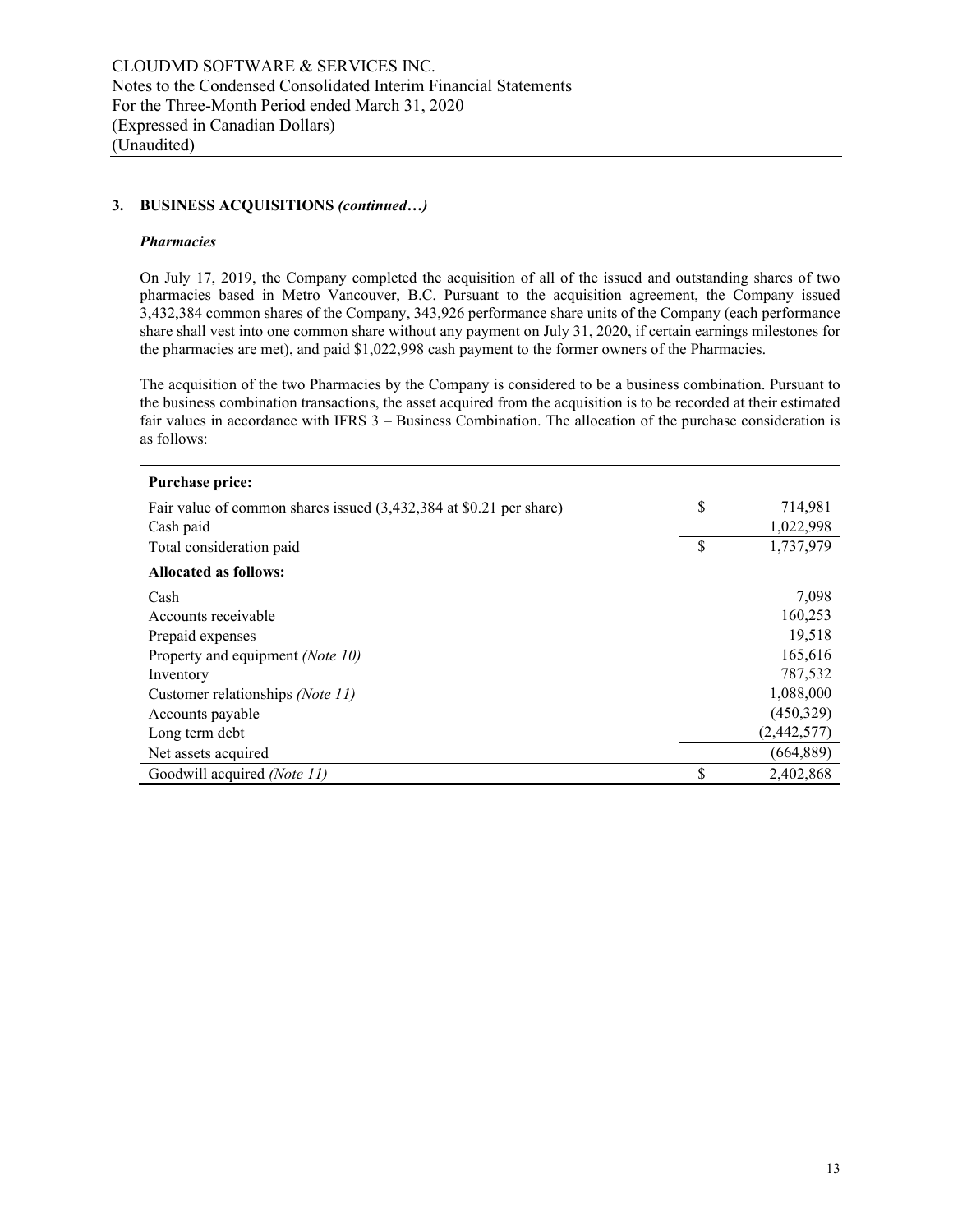#### *Livecare Health Canada Inc.*

On January 10, 2020, the Company completed the acquisition of all of the issued and outstanding shares of Livecare. Livecare is a Canadian telehealth company founded and operated by physicians dedicated to giving patients access to quality, real-time healthcare, regardless of where they are located. Livecare offers digital technologies that connect doctors and allied health care providers to their patients via secure, encrypted, face-toface video and messaging. In addition to its telemedicine platform, Livecare offers kindredPHR, a personalized health record used for storing, managing, and sharing health information, thus enabling patients' access to manage their own care and share amongst their multiple health care providers. Pursuant to the acquisition agreement, the Company issued 3,000,000 common shares on January 10, 2020, of which 1,574,959 common shares were subsequently cancelled and returned to treasury on April 17, 2020, resulting in a net amount of 1,425,041 common shares being issued for the business acquisition of Livecare. Additionally, the Company paid \$326,554 cash payment to the former owners of Livecare.

The acquisition of Livecare by the Company is considered to be a business combination. Pursuant to the business combination transactions, the asset acquired from the acquisition is to be recorded at their estimated fair values in accordance with IFRS 3 – Business Combination. IFRS 3 allows for a measurement period, which shall not exceed one year from the acquisition date, in which the Company may gather the information necessary to record the acquisition in accordance with IFRS 3. As at March 31, 2020, the Company is still in the measurement phase. The preliminary allocation of the purchase consideration is as follows:

#### **Purchase price**

| Fair value of common shares issued (1,425,041 at \$0.465 per share) | \$<br>662,644   |
|---------------------------------------------------------------------|-----------------|
| Cash paid                                                           | 386,554         |
| Total consideration paid                                            | \$<br>1,049,198 |
| <b>Allocated as follows:</b>                                        |                 |
| Cash                                                                | \$<br>1,275     |
| Accounts receivable                                                 | 78,785          |
| Deposits                                                            | 76,742          |
| Property and equipment (Note 10)                                    | 81,984          |
| Inventory                                                           | 16,975          |
| Technology platforms (Note 11)                                      | 461,228         |
| Accounts payable                                                    | (674, 622)      |
| Taxes payable                                                       | (162, 834)      |
| Other current liabilities                                           | (294, 737)      |
| Contingent liabilities <sup>(1)</sup>                               | (173, 866)      |
| Long term debt $(2)$                                                | (850,000)       |
| Net assets acquired                                                 | (1,439,070)     |
| Goodwill acquired (Note 11)                                         | \$<br>2,488,268 |

<sup>(1)</sup> Through the acquisition of Livecare, the Company recorded \$173,866 in contingent liabilities, with \$126,588 related to the cancelation of long-term leases and \$47,278 related to liabilities on leased cosmetic equipment. The Company intends to settle these amounts during its quarter ending June 30, 2020. The amount recorded is the Company's best estimate of the amounts to be settled.

<sup>(2)</sup> The long-term debt in the amount acquired of  $$850,000$  included an amount of  $$600,000$  due to a nonrelated party. This amount was settled by issuing 1,500,000 common shares of the Company on January 31, 2019 with a fair value of \$577,500, resulting in a gain from debt forgiveness of \$22,500. *(Note 18).*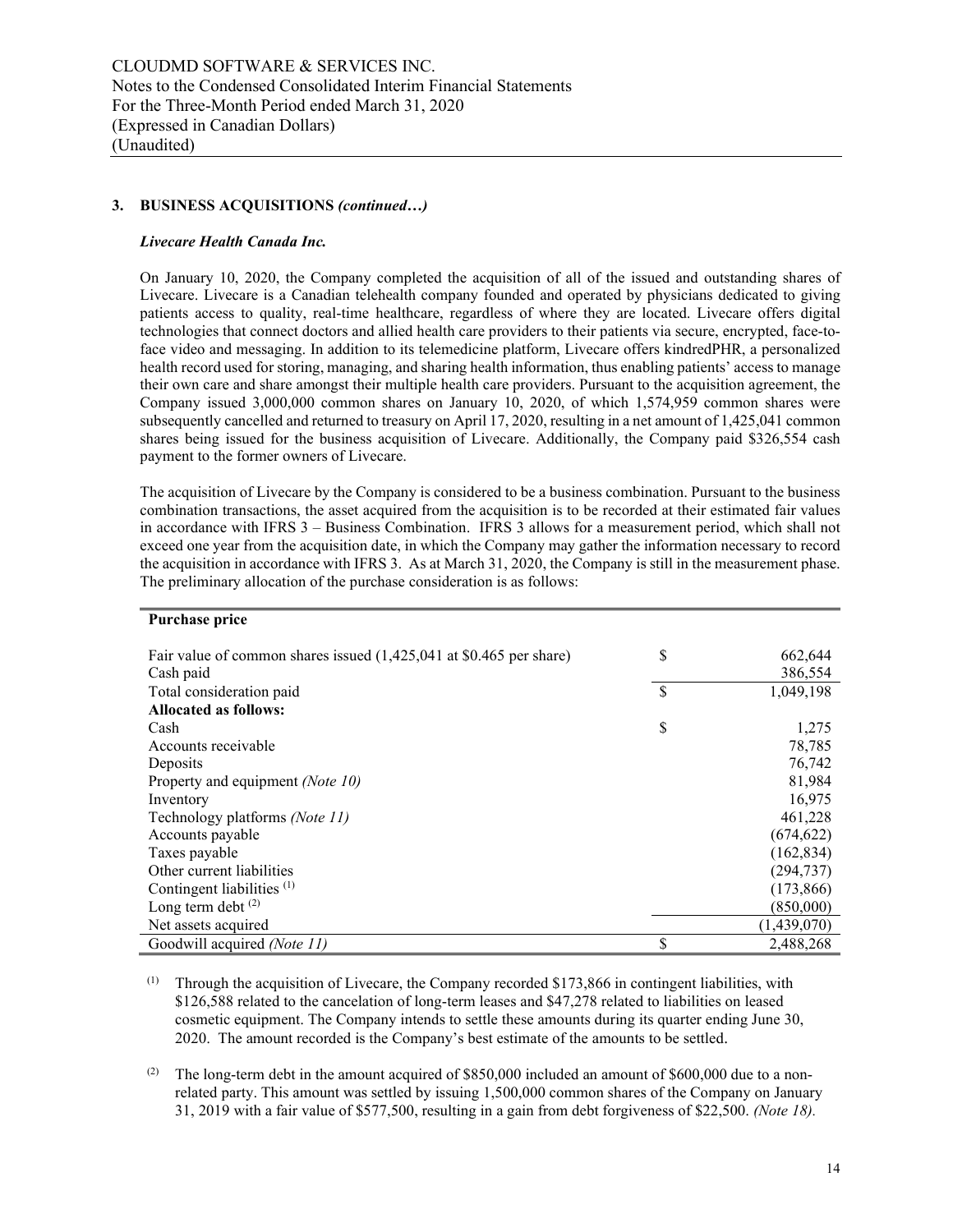#### *Livecare Health Canada Inc. (continued…)*

Additionally, other payables due to two vendors were settled for a cash amount that was less than the amount owing and recorded in accounts payable as at the acquisition date. This resulted in a gain from debt forgiveness of \$56,906 being recorded during the 3-month period ended March 31, 2020.

#### **4. REVENUE**

The following table shows a breakdown of revenue for the three months period ended March 31, 2020 and March 31, 2019:

|                                                               | <b>March 31, 2020</b> | <b>March 31, 2019</b> |
|---------------------------------------------------------------|-----------------------|-----------------------|
| Clinic services and pharmacies<br>SAAS model digital services | 2,629,550<br>427.179  | 859,543<br>240,787    |
| Total revenue                                                 | 3,056,729             | 1,100,330             |

# **5. ACCOUNTS RECEIVABLE**

Accounts receivable consists of the following:

|                                          | <b>March 31, 2020</b> | <b>December 31, 2019</b> |
|------------------------------------------|-----------------------|--------------------------|
| Trade receivables                        | 201,223               | 208,195                  |
| GST receivable                           | 73,553                | 55,818                   |
| Allowance for doubtful account           |                       | (11,990)                 |
| Receivables from discontinued operations |                       |                          |
| Other receivables                        | 22,425                | 7,798                    |
|                                          | 297,201               | 259.821                  |

#### **6. DEPOSITS**

Short-term deposits consist of the following:

|                                                  |               | March 31, 2020 December 31, 2019 |
|--------------------------------------------------|---------------|----------------------------------|
| Deposit for the acquisition of Livecare (Note 3) |               | 326,554                          |
|                                                  | $\sim$ $\sim$ | 326,554                          |

As at March 31, 2020 and December 31, 2019, the Company had paid a deposit of \$125,000 to an inventory supplier, to be returned at the discretion of the supplier.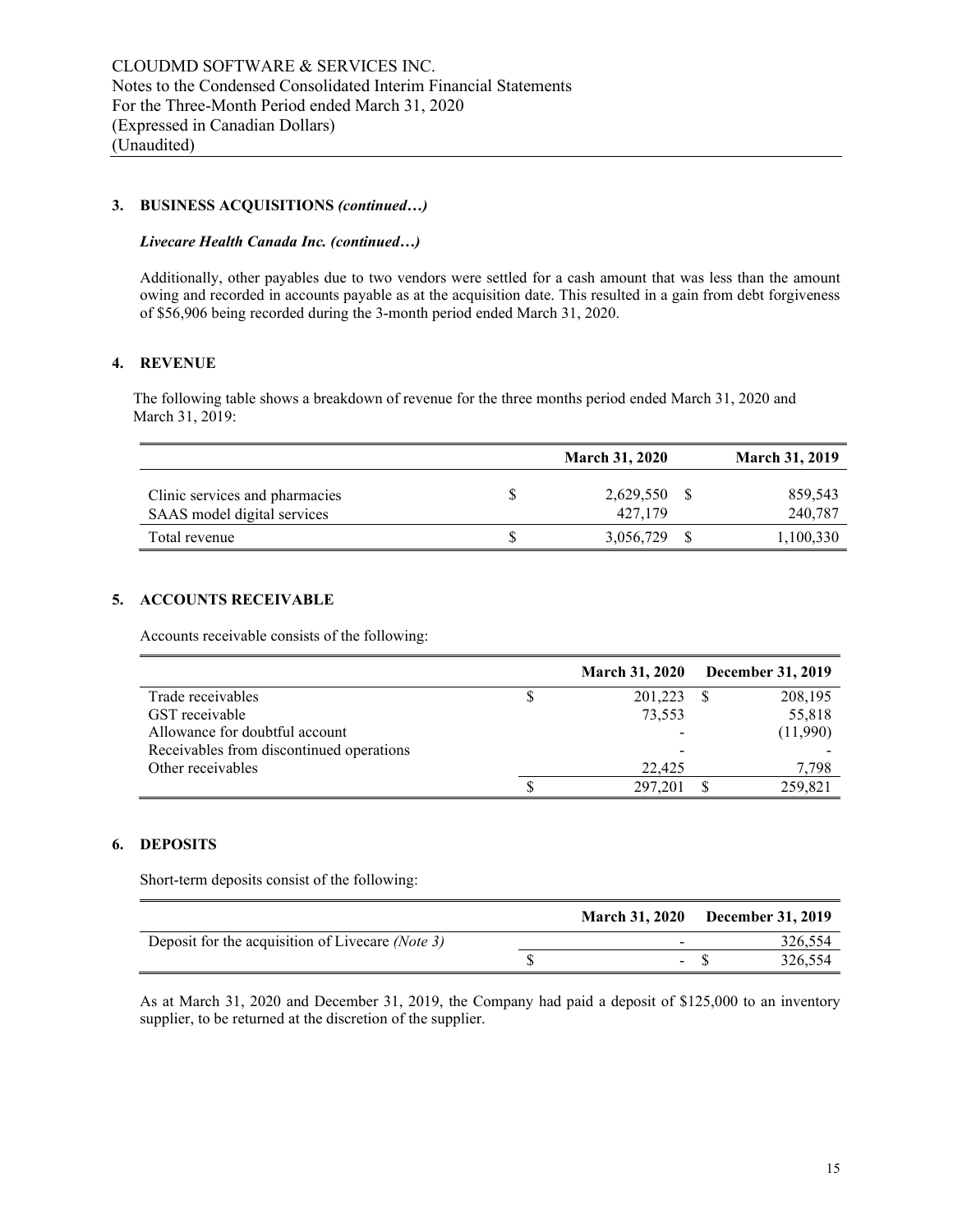# **7. MARKETABLE SECURITIES**

The Company owns 4,000,000 shares of Moag Copper Gold Resources Inc. ("MOG"). The shares were acquired in exchange for 20,000,000 common shares of the Company. MOG shares were under ceased trading order as at March 31, 2020 and December 31, 2019, and therefore, the Company has valued the investments in MOG shares at \$1.

#### **8. INVENTORY**

Inventory consists of the following:

|                                     | <b>March 31, 2020</b> | <b>December 31, 2019</b> |
|-------------------------------------|-----------------------|--------------------------|
| Pharmaceuticals - prescription      | 331.133 \$            | 364,540                  |
| $Pharmaceticals - over the counter$ | 195,045               | 88,015                   |
| Other inventory                     | 225,581               | 308,549                  |
|                                     | 751.759               | 761.104                  |

#### **9. PREPAID EXPENSES**

Prepaid expenses consist of the following:

|                                          | <b>March 31, 2020</b> | December 31, 2019 |
|------------------------------------------|-----------------------|-------------------|
| Prepaid professional and consulting fees | 482,696               | 206,668<br>S      |
| Prepaid marketing and advertising        | 37,500                | 50,001            |
| Prepaid rent                             | 38,123                | 47,194            |
| Prepaid insurance and licenses           | 29,888                | 19,716            |
| Miscellaneous                            | 163,460               | 18,167            |
|                                          | 751.667               | 341,746<br>S      |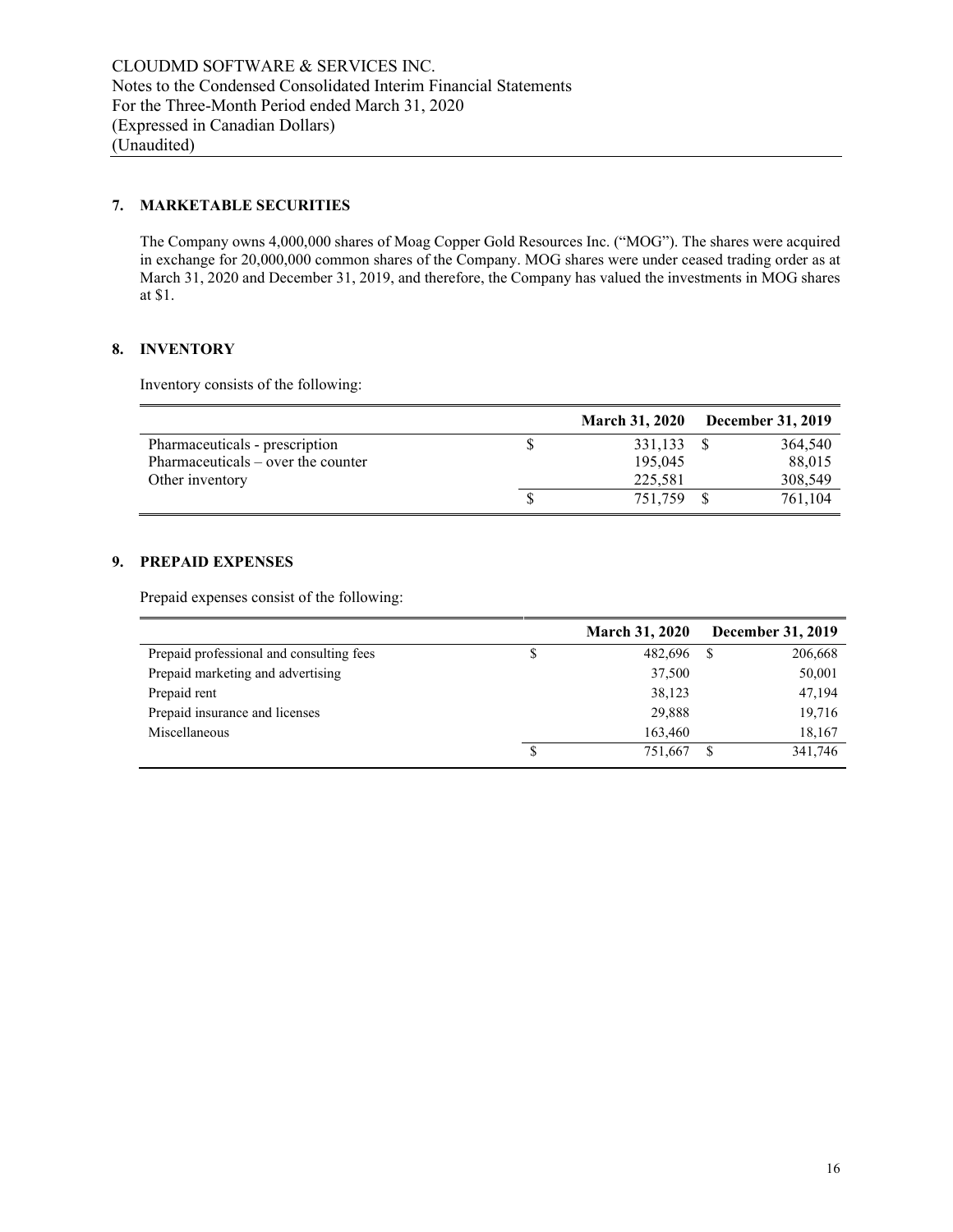# **10. PROPERTY AND EQUIPMENT**

|                                 |               |           |             |                  |                 | Leasehold     |               |          |
|---------------------------------|---------------|-----------|-------------|------------------|-----------------|---------------|---------------|----------|
|                                 |               | Equipment |             | <b>Computers</b> | <b>Software</b> | improvement   |               | Total    |
| Cost                            |               |           |             |                  |                 |               |               |          |
| December 31, 2018               | \$            | 34.526    | \$          | 20,308           | \$<br>497       | \$<br>53,766  | \$.           | 109,097  |
| Business acquisitions           |               | 131,490   |             | 8,236            |                 | 32,638        |               | 172,364  |
| Additions                       |               | 5,321     |             | 16,083           |                 |               |               | 21,404   |
| Disposal                        |               | (3,571)   |             | (12, 531)        | (497)           | (5,717)       |               | (22,316) |
| Balance at December 31, 2019    |               | 167,766   |             | 32,096           |                 | 80,687        |               | 280,549  |
| Business acquisition            |               | 43,791    |             | 5.603            | 854             | 31,736        |               | 81,984   |
| <b>Additions</b>                |               | 16,318    |             | 11,082           |                 | 18,406        |               | 45,806   |
| Balance at March 31, 2020       | -S            | 227,875   | \$          | 48,781           | \$<br>854       | \$<br>130,829 | \$            | 408,339  |
| <b>Accumulated Amortization</b> |               |           |             |                  |                 |               |               |          |
| December 31, 2018               | \$            | 3,272     | $\mathbf S$ | 5,765            | \$<br>137       | \$<br>5,376   | <sup>\$</sup> | 14,550   |
| Amortization                    |               | 19,540    |             | 11,339           | 99              | 13,445        |               | 44,423   |
| Disposals                       |               | (68)      |             | (4, 561)         | (236)           | (1,143)       |               | (6,620)  |
| Balance at December 31, 2019    |               | 22,132    |             | 12,543           |                 | 17,678        |               | 52,353   |
| Amortization                    |               | 8,775     |             | 3,860            | 59              | 5,288         |               | 17,982   |
| Balance at March 31, 2020       | <sup>\$</sup> | 30,907    | \$          | 16,403           | \$<br>59        | \$<br>22,966  | \$            | 70,335   |
| <b>Net Book Value</b>           |               |           |             |                  |                 |               |               |          |
| December 31, 2019               | \$            | 145,634   | \$          | 19,553           | \$              | \$<br>63,009  | \$            | 228,196  |
| March 31, 2020                  | \$            | 196,968   | \$          | 32,378           | \$<br>795       | \$<br>107,863 | \$            | 338,004  |

# **11. GOODWILL AND INTANGIBLE ASSETS**

Goodwill consists of the following as at March 31, 2020 and December 31, 2019:

|                                        | <b>March 31, 2020</b> | <b>December 31, 2019</b> |
|----------------------------------------|-----------------------|--------------------------|
| Acquisition of HealthVue (Note 3)      | 3,951,570             | 3,951,570                |
| Acquisition of Cloud Practice (Note 3) | 3,143,239             | 3,143,239                |
| Acquisition of the Pharmacies (Note 3) | 2,402,868             | 2,402,868                |
| Acquisition of Livecare (Note 3)       | 2,488,268             |                          |
|                                        | 11,985,945            | 9.497.677                |

The Company assessed goodwill as at December 31, 2019 and determined that there was no impairment necessary.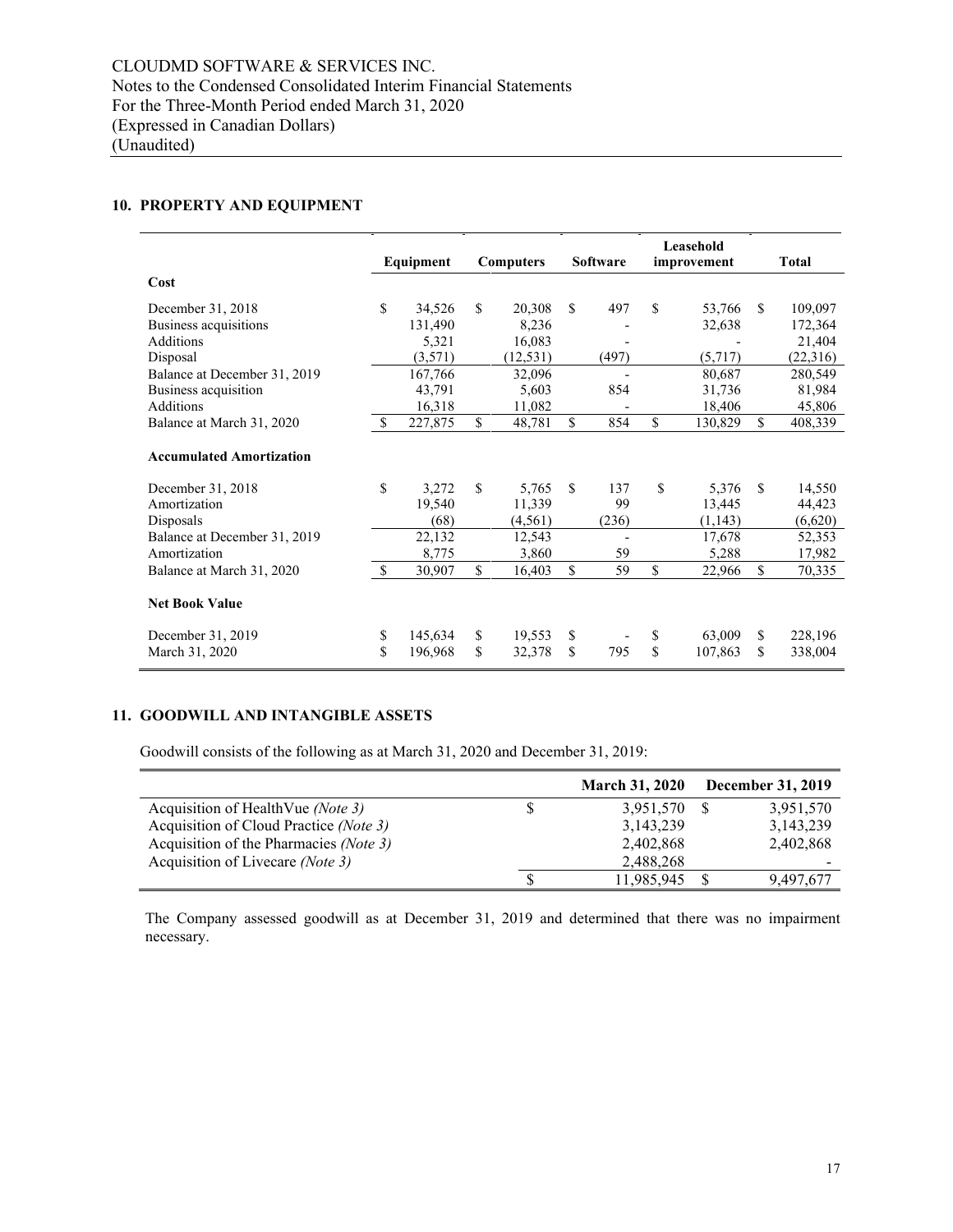# **11. GOODWILL AND INTANGIBLE ASSETS** *(continued…)*

Intangible assets consist of the following as at March 31, 2020 and December 31, 2019:

|                                 | <b>Customer lists</b> |        | <b>Customer</b><br>relationships |           | Technology<br>platforms |           | Total           |
|---------------------------------|-----------------------|--------|----------------------------------|-----------|-------------------------|-----------|-----------------|
| Cost                            |                       |        |                                  |           |                         |           |                 |
| December 31, 2018               | \$                    |        | \$                               |           | \$                      |           | \$              |
| Business acquisition            |                       |        |                                  | 1,348,000 |                         | 885,000   | 2,233,000       |
| <b>Additions</b>                |                       | 20,000 |                                  |           |                         |           | 20,000          |
| Balance at December 31, 2019    |                       | 20,000 |                                  | 1,348,000 |                         | 885,000   | 2,253,000       |
| Business acquisition            |                       |        |                                  |           |                         | 461,228   | 461,228         |
| Addition                        |                       | 5,000  |                                  |           |                         |           | 5,000           |
| Balance at March 31, 2020       | \$                    | 25,000 | \$                               | 1,348,000 | \$                      | 1,346,228 | \$<br>2,719,228 |
| <b>Accumulated Amortization</b> |                       |        |                                  |           |                         |           |                 |
| December 31, 2018               | \$                    |        | \$                               |           | \$                      |           | \$              |
| Amortization                    |                       | 838    |                                  | 73,785    |                         | 81,712    | 156,335         |
| Balance at December 31, 2019    |                       | 838    |                                  | 73,785    |                         | 81,712    | 156,335         |
| Amortization                    |                       | 555    |                                  | 33,237    |                         | 27,041    | 60,833          |
| Balance at March 31, 2020       | \$                    | 1,393  | \$                               | 107,022   | \$                      | 108,753   | \$<br>217,168   |
| <b>Net Book Value</b>           |                       |        |                                  |           |                         |           |                 |
| December 31, 2019               | \$                    | 19,162 | \$                               | 1,274,215 | \$                      | 803,288   | \$<br>2,096,665 |
| March 31, 2020                  | \$                    | 23,607 | \$                               | 1,240,978 | \$                      | 1,237,475 | \$<br>2,502,060 |

# **12. ACCOUNTS PAYABLE AND ACCRUED LIABILITIES**

|                     | <b>March 31, 2020</b> | December 31, 2019 |
|---------------------|-----------------------|-------------------|
| Accounts payables   | 1.177.491             | 648,374           |
| Accrued liabilities | 473.137               | 242,942           |
| Other payables      | 138,084               | 52,118            |
|                     | 1,788,712             | 943,434           |

#### **13. OTHER CURRENT LIABILITIES**

|                                                                                                                                                                                           | <b>March 31, 2020</b> | <b>December 31, 2019</b> |
|-------------------------------------------------------------------------------------------------------------------------------------------------------------------------------------------|-----------------------|--------------------------|
| Subsidiaries' line of credit, with an interest rate ranging from prime<br>plus $0.75\%$ to prime plus 1% per annum<br>Loan payable to landlord of a subsidiary, at an interest rate of 6% | 1.002.415             | 809,752                  |
| per annum                                                                                                                                                                                 | 65,368                | 67,498                   |
|                                                                                                                                                                                           | 1,067,783             | 877,250                  |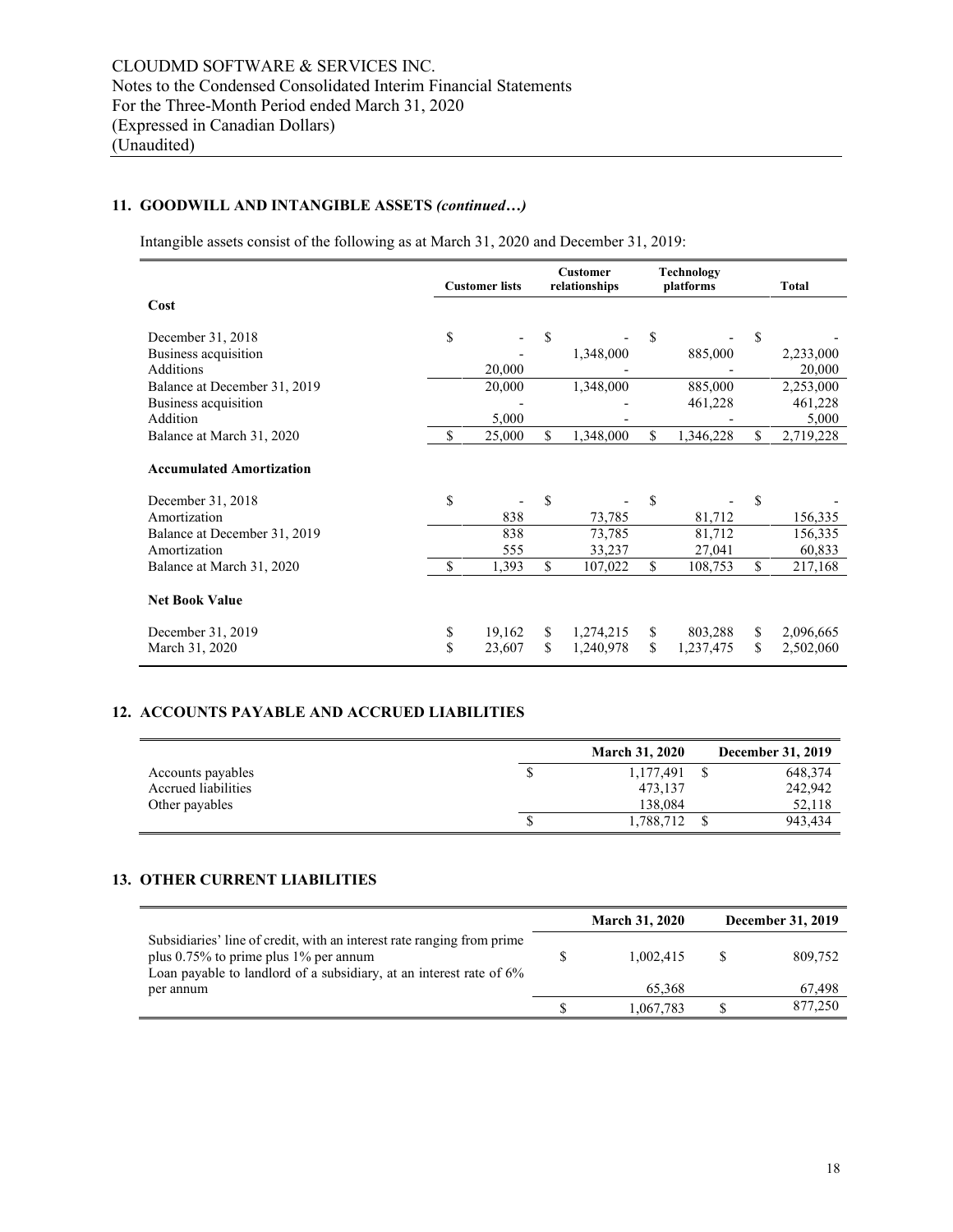# **14. LONG TERM DEBT**

As part of the acquisition of the two Pharmacies *(Note 3),* effective July 17, 2019, the Company assumed an asset and capital financing with a Canadian chartered bank for a total of \$2,369,844. The purpose of this loan was to pay out existing term debt held by the previous owner. The loan is broken down into 3 segments and bears interest calculated monthly in arrears, and payable monthly. The financing is secured on a first priority basis account on all accounts receivable, inventory, and machinery & equipment of the Pharmacies. During the three months period ended March 31, 2020, the Company made principal payments of \$72,883.

As part of the acquisition of Livecare *(Note 3),* effective January 10, 2020, the Company assumed an asset and capital financing with a Canadian chartered bank for a total of \$250,000. The purpose of this loan was to pay out existing term debt held by the previous owner. The loan bears interest calculated monthly in arrears, and payable monthly. The financing is secured on a first priority basis account on all accounts receivable, inventory, and machinery & equipment of Livecare. During the three months period ended March 31, 2020, the Company made principal payments of \$18,750.

|                                                                                                                                                                                                |               | <b>March 31, 2020</b> |    | December 31, 2019    |
|------------------------------------------------------------------------------------------------------------------------------------------------------------------------------------------------|---------------|-----------------------|----|----------------------|
| Loan segment 'a' bears a fixed interest rate of 3.35% payable monthly, has<br>an amortization period of 10 years, and an original payment term of 5 years<br>ending on October 31, 2021.       | \$            | 1,737,749             | S  | 1,796,595            |
| Loan segment 'b' bears a fixed interest rate of 3.20% payable monthly, has<br>an amortization period of 10 years, and an original payment term of 5 years<br>ending on October 31, 2020        |               | 207,322               |    | 214,460              |
| Loan segment 'c' bears a fixed interest rate of 3.97% payable monthly, has<br>an amortization period of 10 years, and al payment term ending on October<br>31, 2021.                           |               | 208,148               |    | 215,046              |
| Livecare Loan bears a variable interest rate of prime $+1.00\%$ payable<br>monthly, has an amortization period of 5 years, and an original payment<br>term of 5 years ending on April 30, 2023 |               | 231,250               |    |                      |
| Less: current portion                                                                                                                                                                          | \$            | 2,384,469<br>372,320  | \$ | 2,226,101<br>294,797 |
| Long term portion                                                                                                                                                                              | <sup>\$</sup> | 2,012,149             | S  | 1,931,304            |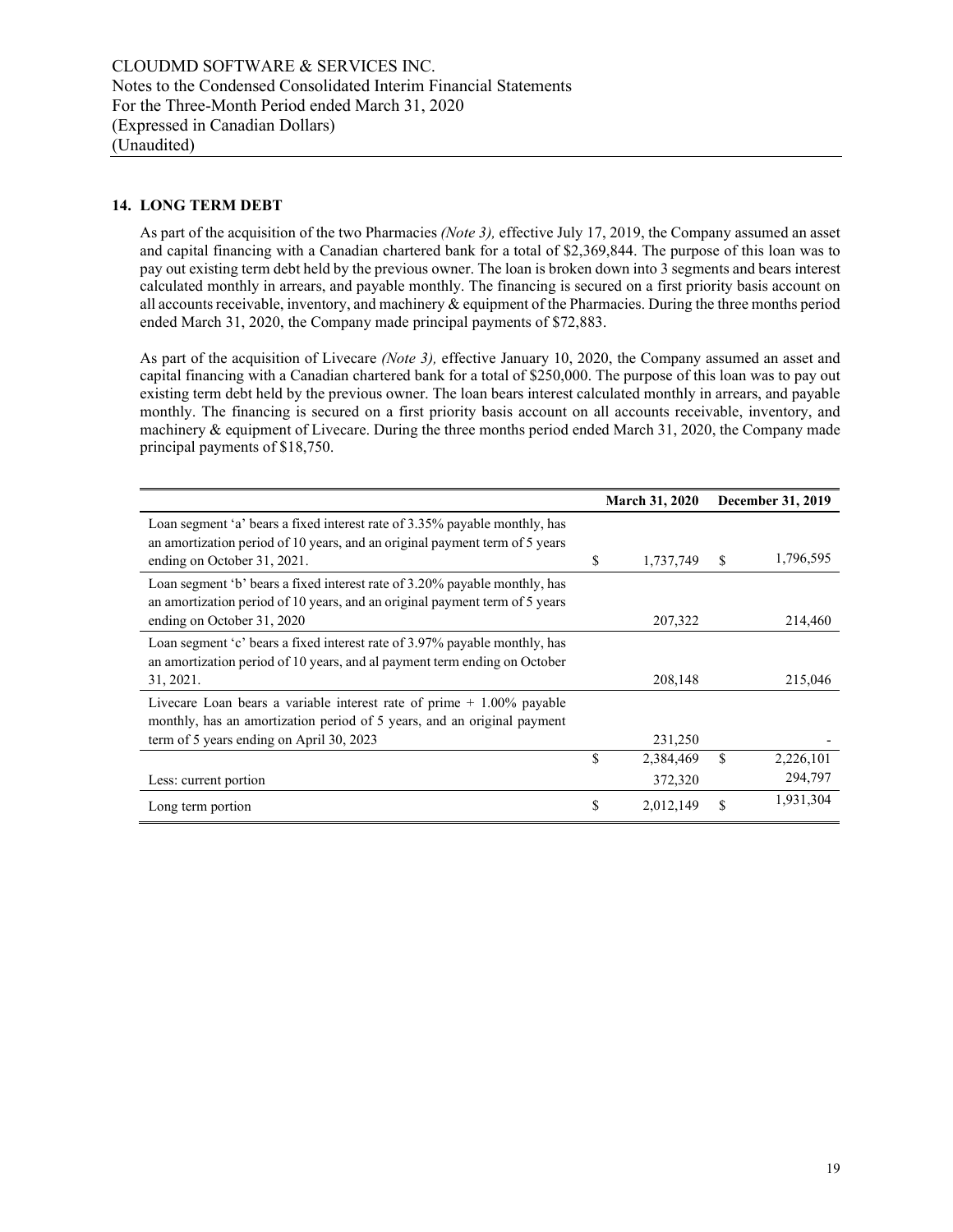# **15. CONVERTIBLE DEBENTURE**

During the year ended December 2016, the Company issued a convertible debenture to the former sole shareholder of Clinicas, who was also a director of the Company. The debenture had a face value of \$1,931,700 (US\$1,500,000) which was to mature on June 21, 2021 (the "Maturity Date"). The debenture accrued interest at a rate of 8.5% per annum, calculated and paid annually. At the option of the debenture holder, the debenture could be converted at any time prior to the Maturity Date in whole into common shares of the Company at a price of \$0.25 per common share.

On issuance, \$880,845, attributed to the equity conversion features of the debenture was classified as an equity component of the convertible debenture. The debt component (calculated using an effective interest rate of 26.6%) was accreted systematically to its face value over the term of the note by the recording of additional accretion expense.

On April 1, 2019, a settlement agreement was entered to complete the full transfer of the Company's 99.9% ownership of Clinicas and the forgiveness of the convertible debenture issued on the original purchase of 99.9% of Clinicas. Since this debt was forgiven on April 1, 2019, the convertible debenture and its equity component of \$880,845 are no longer outstanding *(Note 20)*.

# **16. LEASES**

The Company leases various office, clinic, and pharmacy spaces for its operations. At adoption of IFRS 16 on January 1, 2019, the Company recognized \$393,970 in lease liability in relation to leases which had previously been classified as operating leases under the principles of IAS 17 Leases. Right-of-use assets were measured at an amount equal to the lease liability. The Company has elected not to recognize right-of-use assets and lease liabilities for short-term leases that have a lease term of 12 months or less and leases of low-value assets. The Company recognizes the lease payments associated with these leases as an expense on a straight-line basis over the lease term.

Management also used hindsight when determining the lease term if the contract contained an option to extend or terminate the lease. These assets and liabilities were measured at the present value of the remaining lease payments plus anticipated exercise of renewal options, discounted using the incremental borrowing rates as of January 1, 2019, which were estimated to be 4.15%.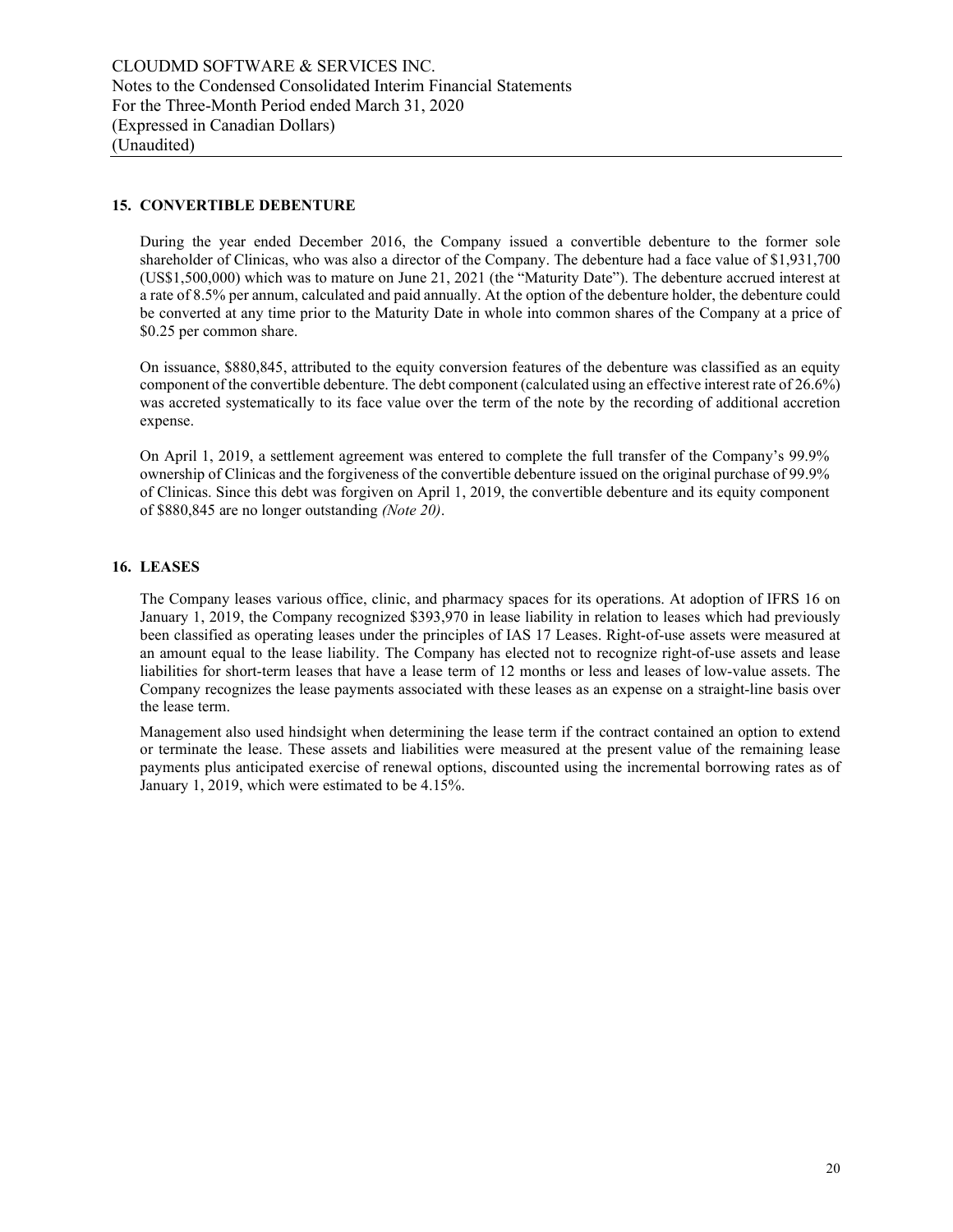# **16. LEASES (continued…)**

#### **Right-of-use assets**

The Company's right-of-use assets as at March 31, 2020 are as follows:

|                                                    |    | <b>Total</b> |
|----------------------------------------------------|----|--------------|
| Cost                                               |    |              |
| Balance as at January 1, 2019                      | \$ | 401,498      |
| Additions doe to acquisition of Cloud Practice     |    | 370,634      |
| Additions due to acquisition of Pharmacies         |    | 1,953,159    |
| Balance as at December 31, 2019 and March 31, 2020 |    | 2,725,291    |
| <b>Accumulated Amortization</b>                    |    |              |
| January 1, 2019                                    | \$ |              |
| Amortization                                       |    | 345,063      |
| December 31, 2019                                  |    | 345,063      |
| Amortization                                       |    | 122,933      |
| Balance at March 31, 2020                          | ९  | 467,996      |
| Net book value: December 31, 2019                  | \$ | 2,380,228    |
| Net book value: March 31, 2020                     | S  | 2,257,295    |

# **Lease liability**

The Company's lease liability as at March 31, 2020 and December 31, 2019 is as follows:

|                             | <b>March 31, 2020</b> | <b>December 31, 2019</b> |
|-----------------------------|-----------------------|--------------------------|
| Lease liability current     | 465,925               | 459.386                  |
| Lease liability non-current | 1.870.132             | 1,978,799                |
| Total lease liability       | 2,336,057             | 2,438,185                |

Lease liability interest expense recognized in profit and loss and lease payments recognized in the financing component of statement of cash flows are as follows:

|                                 | Total     |
|---------------------------------|-----------|
| Balance as at December 31, 2019 | 2,438,185 |
| Interest expense                | 24.910    |
| Less lease cash payments        | (127,038) |
| Balance at March 31, 2020       | 2,336,057 |

As at March 31, 2020, the discounted payments under lease liabilities are as follows:

|                      |   | Total     |
|----------------------|---|-----------|
| Less than one year   | Φ | 465,925   |
| One to five years    |   | 983,377   |
| More than five years |   | 886,755   |
|                      | Φ | 2,336,057 |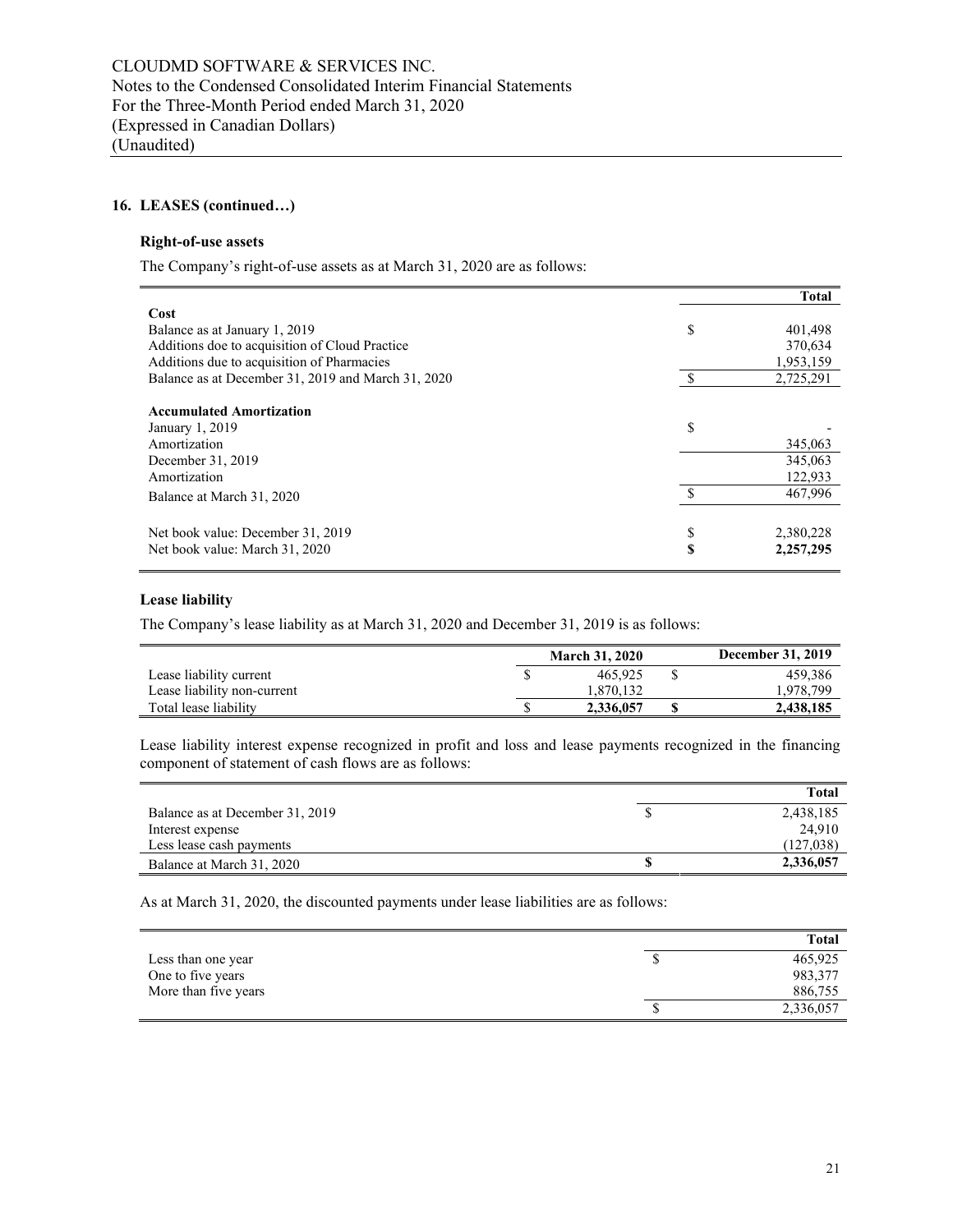# **17. RELATED PARTY TRANSACTIONS**

Key management personnel are those persons having authority and responsibility for planning, directing and controlling the activities of the Company, directly or indirectly. Key management personnel include the Company's executive officers and Board of Director members.

The aggregate values of transactions relating to key management personnel were as follows:

|                                                                                                                                                                                                                                               | March 31,<br>2020                                                 | March 31,<br>2019                   |
|-----------------------------------------------------------------------------------------------------------------------------------------------------------------------------------------------------------------------------------------------|-------------------------------------------------------------------|-------------------------------------|
| Salaries paid to the CEO<br>Salaries paid to the CFO<br>Salaries paid to the COO<br>Consulting fees to the former CEO, included in loss from discontinued operations (Note 20)<br>Stock-based compensation to the CEO, CFO, COO and Directors | 60,000<br>30,000<br>27,500<br>$\overline{\phantom{a}}$<br>187,796 | 60,000<br>25,000<br>25,000<br>5,079 |
| Accretion and interest expense on convertible debenture to the former CEO (Note 15)                                                                                                                                                           |                                                                   | 86,330                              |

# **18. SHARE CAPITAL**

- a) **Authorized:** unlimited common shares without par value
- b) **Share Capital:** As at March 31, 2020, the issued share capital comprises 93,056,120 (December 31, 2019 81,213,470) common shares.

# *During the* **3-month period ended March 31, 2020***, the Company had the following share capital transactions:*

- On January 10, 2020, the Company issued 3,000,000 common shares for the business acquisition of Livecare (*Note 3*). Pursuant to the agreement, 1,574,959 common shares were cancelled and returned to treasury on April 17, 2020.
- On January 31, 2020, the Company issued 1,500,000 common shares valued at \$577,500 to settle debt of \$600,000 acquired in conjunction with Livecare. *(Note 3)*
- On February 3, 2020, the Company issued 750,000 common shares valued at \$296,347 for prepaid consulting fees.
- On March 20, 2020, the Company completed tranche 1 of a brokered private placement of 4,875,449 units for gross proceeds of \$2,340,216 (\$0.48 per unit). Each unit consisted of one common share and one-half of one common share purchase warrant of the Company. Each whole warrant is exercisable into one common share of the Company at an exercise price of \$0.70 for two years from closing.

In connection with this private placement, agents were paid cash commissions of \$182,897 and issued 238,147 common shares, 119,073 agent's warrants with an exercise price of \$0.70 per common share, and 381,036 agent's warrants with an exercise price of \$0.48 per common share. The agent's warrants have a fair value equal to \$111,259 (see Note 18 (c) for further information on the fair value calculation).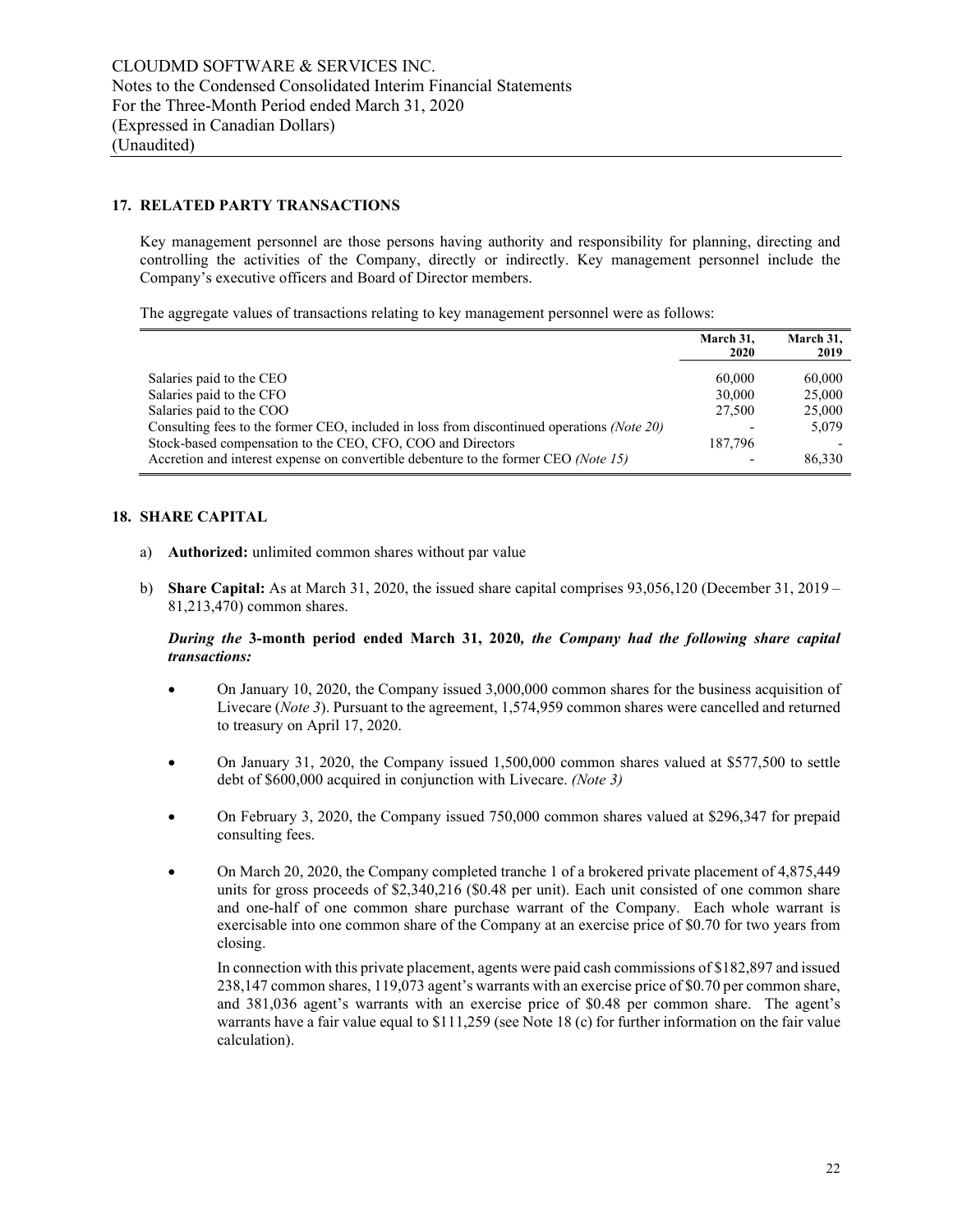#### b) **Share Capital (continued…)**

• On March 30, 2020, the Company completed tranche 2 of a brokered private placement of 1,423,166 units for gross proceeds of \$683,120 (\$0.48 per unit). Each unit consisted of one common share and one-half of one common share purchase warrant of the Company. Each whole warrant is exercisable into one common share of the Company at an exercise price of \$0.70 for two years from closing.

In connection with this private placement, agents were paid cash commissions of \$37,930 and issued 49,388 common shares, 79,020 agent's warrants with an exercise price of \$0.70 per common share, and 24,694 agent's warrants with an exercise price of \$0.48 per common share. The agent's warrants have a fair value equal to \$26,085 (see Note 18 (c) for further information on the fair value calculation).

The Company incurred additional share issuance costs amounting to \$157,007 in connection to the above private placement.

Of the total proceeds of the private placement, as at March 31, 2020, \$200,000 had yet to be received by the Company, and is included in subscriptions receivable.

• On March 30, 2020, in connection with the above private placement, the Company issued 6,500 common shares, paid a cash fee of \$1,920 and issued 233,278 agent's warrants with an exercise price of \$0.70 per common share. The agent's warrants have a fair value equal to \$50,668 (see Note 18 (c) for further information on the fair value calculation).

#### *During the year ended December 31, 2019, the Company had the following share capital transactions:*

- The Company issued 3,947,368 common shares with a fair value of \$2,325,964 for the business acquisition of Cloud Practice. *(Note 3).*
- The Company issued 3,432,384 common shares with a fair value of \$714,981 for the business acquisition of two pharmacies based in Metro Vancouver, B.C. *(Note 3).*
- On November 19, 2019, the Company announced the appointment of Dr. David Ostrow, MD as Chief Medical Officer and the addition of Mona Elesseily to its newly formed advisory board as a Digital Marketing Strategist. The Company issued an aggregate of 510,000 common shares in consideration for future services at a price of \$0.35 per common share.
- The Company completed a non-brokered private placement of 3,734,687 units for gross proceeds of \$2,427,547 (\$0.65 per unit). Each unit consisted of one common share and one-half of one common share purchase warrant of the Company. Each whole warrant is exercisable into one common share of the Company at an exercise price of \$1.00 for two years from closing.

In connection with this private placement, agents were paid cash commissions of \$108,163 and issued 161,520 agent's warrants. Each agent's warrant is exercisable into one additional common share at an exercise price of \$1.00 until April 26, 2021. The agent's warrants have a fair value equal to \$46,685 (see *Note 18 (c)* for further information on the fair value calculation).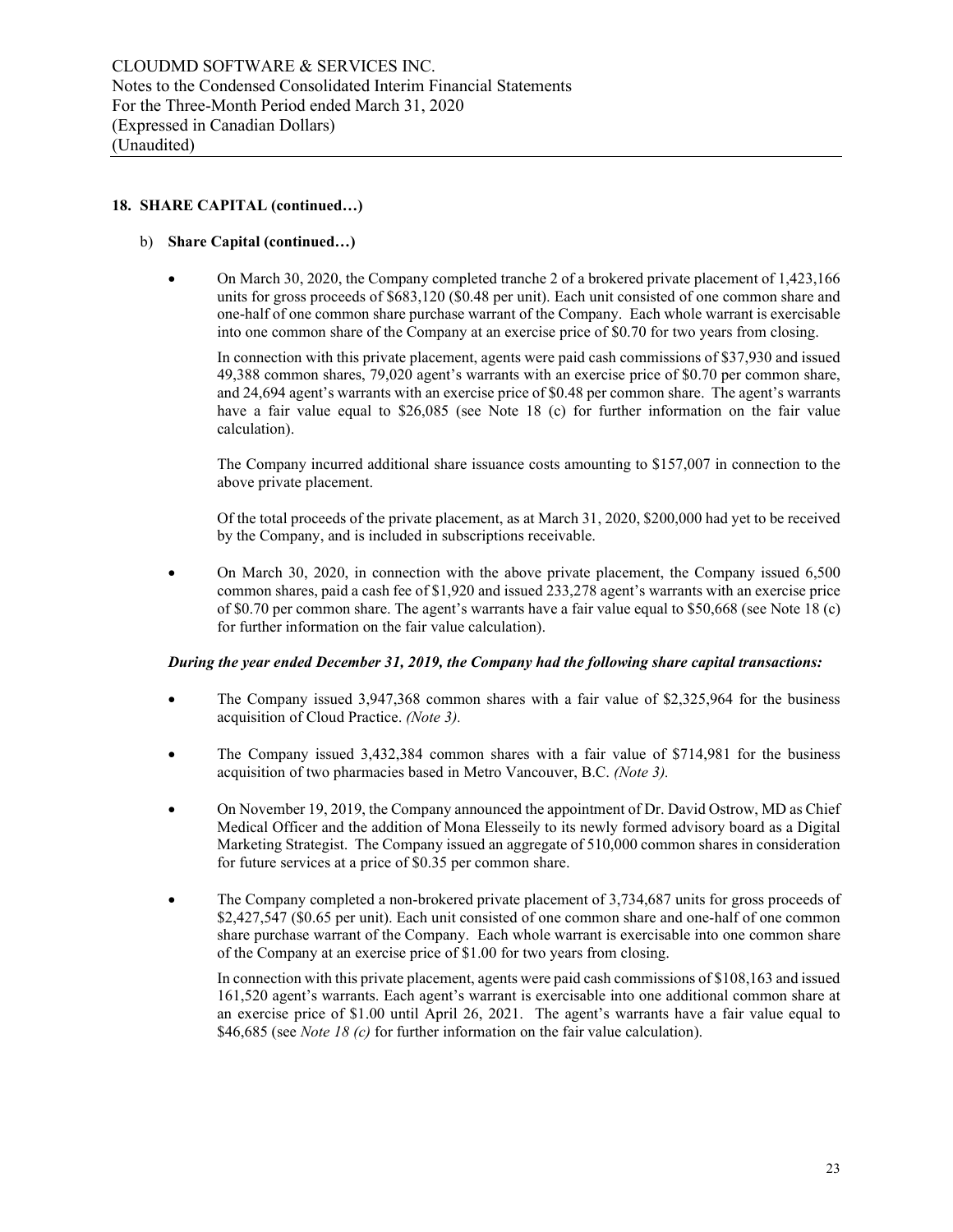#### b) **Share Capital (continued…)**

• The Company closed a non-brokered private placement of 5,250,000 units for gross proceeds of \$2,100,000 (\$0.40 per unit). Each unit consisted of one common share and one-half of one common share purchase warrant of the Company. Each whole warrant is exercisable into one common share of the Company at an exercise price of \$0.65 until September 30, 2021.

In connection with this private placement, agents were paid cash commissions of \$136,000 and issued 340,000 agent's warrants. Each agent's warrant is exercisable into one additional common share at an exercise price of \$0.65 until September 30, 2021. The agent's warrants have a fair value equal to \$62,566 (see *Note 18 (c)* for further information on the fair value calculation).

- The Company issued 600,000 common shares at a price of \$0.50, for gross proceeds of \$300,000 through the exercise of options. The options had a fair value of \$147,570, which was removed from the share-based payment reserve into share capital.
- The Company issued 1,600,000 common shares at a price of \$0.25, for gross proceeds of \$400,000 through the exercise of options. The options had a fair value of \$297,886, which was removed from the share-based payment reserve into share capital
- The Company issued 475,000 common shares valued at 205,750, as part of the settlement agreement to complete the full transfer of the Company's 99.9% ownership of Clinicas and the forgiveness of the convertible debenture held by the former CEO issued on the original purchase of 99.9% of Clinicas (see *Note 20* for further information on the Settlement Agreement).

# c) **Agent's Warrants**

During the 3-month period ended March 31, 2020, the Company issued a total of 837,101 agent's warrants in connection with its private placements, valued at \$188,012 using the Black Scholes Option Pricing Model, with the following weighted average assumptions: volatility of 100%, expected life of 2 years, risk free interest rates ranging from 0.40% to 0.62%, and a dividend yield of 0%.

During the year ended December 31, 2019, the Company issued a total of 501,250 agent's warrants in connection with its private placements, valued at \$109,251 using the Black Scholes Option Pricing Model, with the following weighted average assumptions: volatility of 100%, expected life of 2 years, risk free interest rate of 1.52%, and a dividend yield of 0%.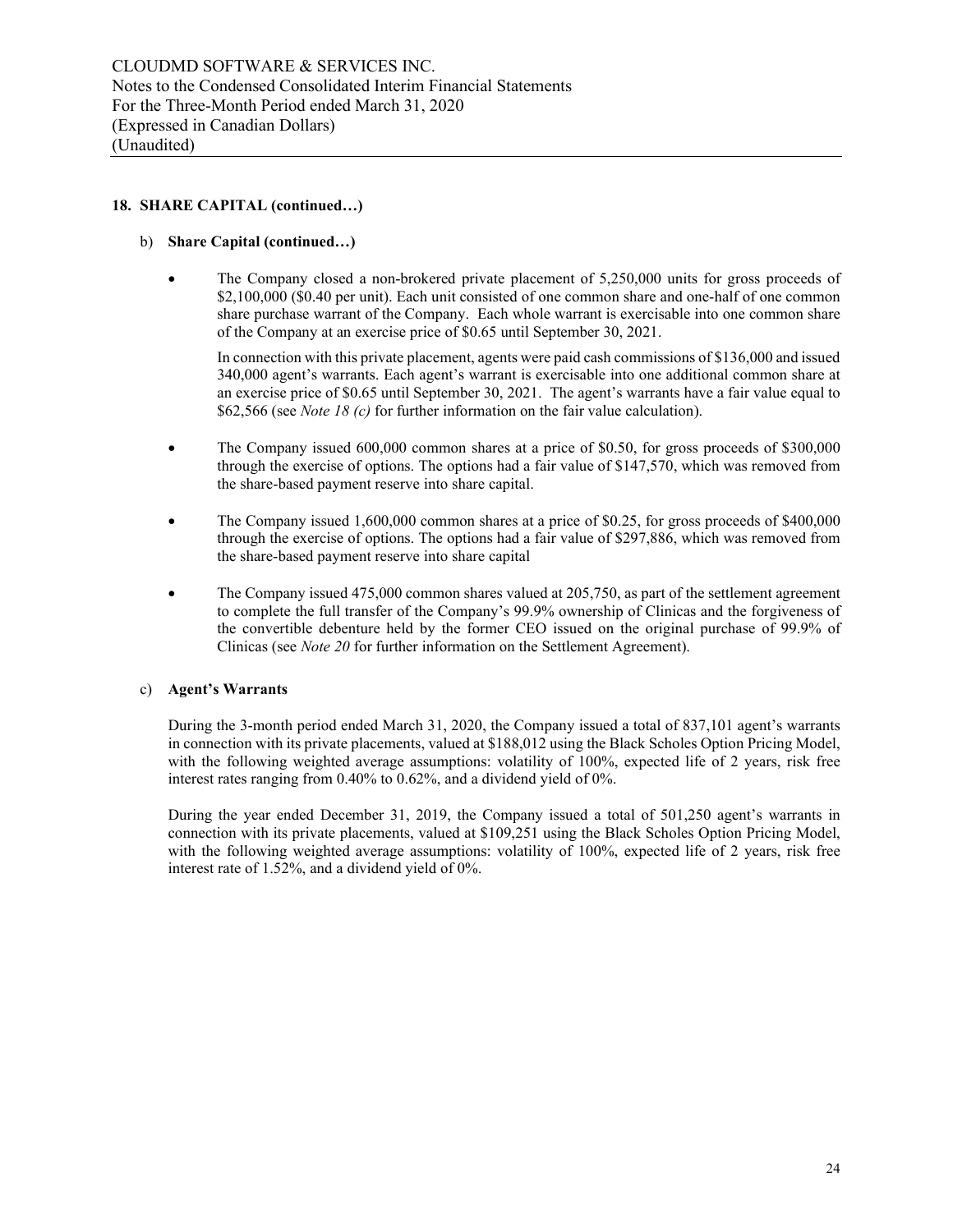#### c) **Agent's Warrants (continued…)**

*The following is a summary of agent's warrants activities during the 3-month period ended March 31, 2020 and the year ended December 31, 2019:*

|                                       |           | <b>March 31, 2020</b>    |           | December 31, 2019        |
|---------------------------------------|-----------|--------------------------|-----------|--------------------------|
|                                       | Number of | Weighted                 | Number of | Weighted                 |
|                                       | Agent's   | Average                  | Agent's   | Average                  |
|                                       | Warrants  | <b>Exercise Price \$</b> | Warrants  | Exercise Price \$        |
| Balance outstanding beginning of year | 501,520   | 0.76                     | -         | $\overline{\phantom{0}}$ |
| Agent's warrants Issued               | 837,101   | 0.58                     | 501,520   | 0.76                     |
| Balance outstanding end of period     | 1,338,621 | 0.65                     | 501,520   | 0.76                     |

*As at March 31, 2020, the Company had the following agent's warrants outstanding, all of which are exercisable at March 31, 2020:* 

| Outstanding | <b>Exercise Price S</b> | <b>Remaining Life (Years)</b> | <b>Expiry Date</b> |
|-------------|-------------------------|-------------------------------|--------------------|
| 161,520     | 1.00                    | 1.07                          | April 26, 2021     |
| 340,000     | 0.65                    | 1.50                          | September 30, 2021 |
| 119,073     | 0.70                    | 1.97                          | March 20, 2022     |
| 381,036     | 0.48                    | 1.97                          | March 20, 2022     |
| 257,972     | 0.70                    | 2.00                          | March 30, 2022     |
| 79,020      | 0.48                    | 2.00                          | March 30, 2022     |
| 1,338,621   |                         | 1.75                          |                    |

#### d) **Shareholders' Warrants**

During the 3-month period ended March 31, 2020, the Company issued a total of 3,149,307 shareholders' warrants in connection with its private placements. These warrants have a fair value of \$nil, valued using the residual value method.

During the year ended December 31, 2019, the Company issued a total of 4,492,344 shareholders' warrants in connection with its private placements. These warrants have a fair value of \$nil, valued using the residual value method.

*The following is a summary of* shareholders' *warrants activities during the 3-month period ended March 31, 2020 and the year ended December 31, 2019:* 

|                                       |               | <b>March 31, 2020</b>    | December 31, 2019        |                          |  |
|---------------------------------------|---------------|--------------------------|--------------------------|--------------------------|--|
|                                       | Number of     | Weighted                 | Number of                | Weighted                 |  |
|                                       | Shareholders' | Average                  | Shareholders'            | Average                  |  |
|                                       | Warrants      | <b>Exercise Price \$</b> | Warrants                 | Exercise Price \$        |  |
| Balance outstanding beginning of year | 4.492.344     | 0.80                     | $\overline{\phantom{a}}$ | $\overline{\phantom{a}}$ |  |
| Shareholders' warrants Issued         | 3,149,307     | 0.70                     | 4.492.344                | 0.80                     |  |
| Balance outstanding end of year       | 7,641,651     | 0.76                     | 4,492,344                | 0.80                     |  |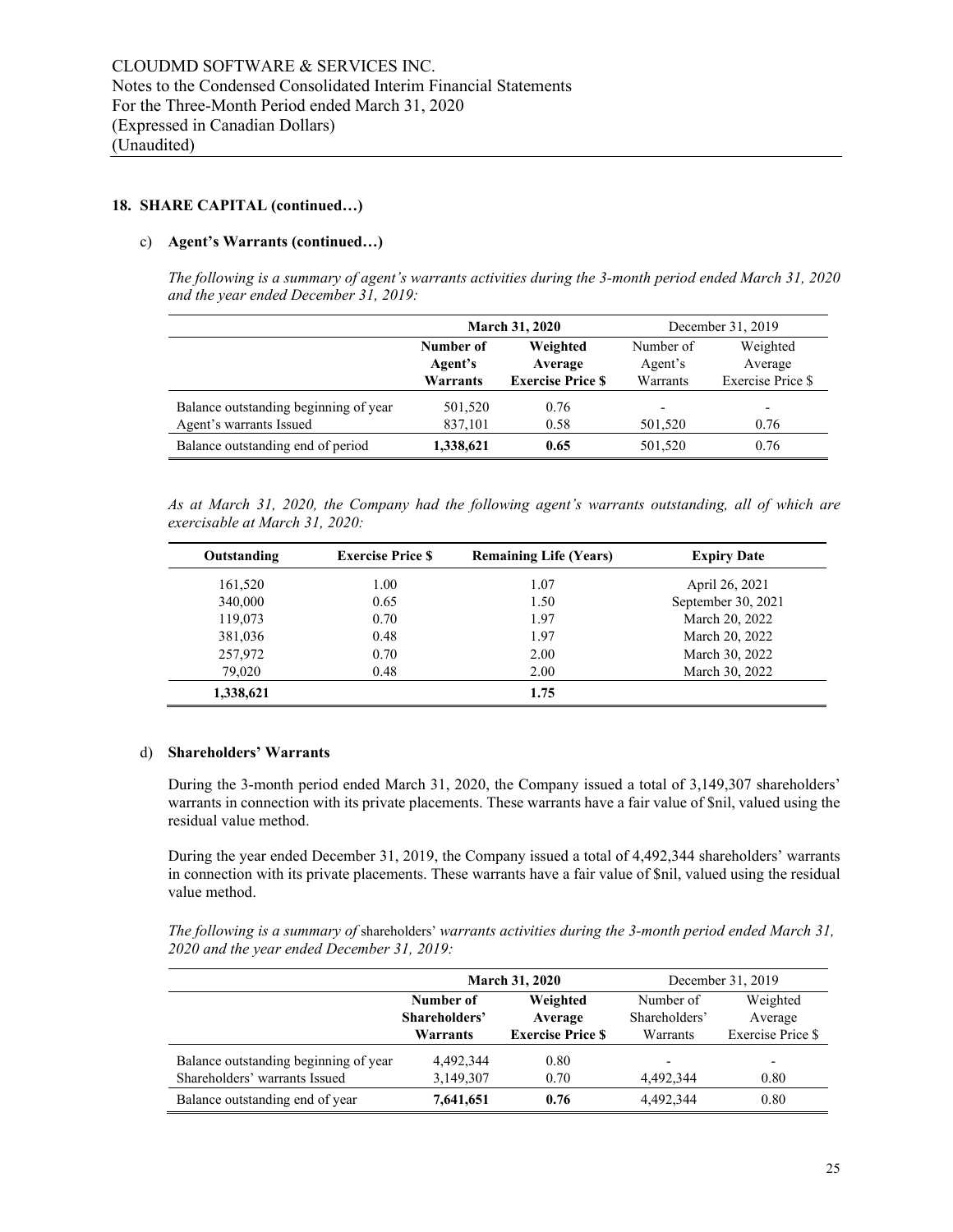#### d) **Shareholders' Warrants (continued…)**

*As at March 31, 2020, the Company had the following* shareholders' *warrants outstanding, all of which are exercisable at March 31, 2020:* 

| <b>Remaining Life</b> |                         |         |                    |  |  |
|-----------------------|-------------------------|---------|--------------------|--|--|
| Outstanding           | <b>Exercise Price S</b> | (Years) | <b>Expiry Date</b> |  |  |
| 1,525,067             | 1.00                    | 1.07    | April 26, 2021     |  |  |
| 342,277               | 1.00                    | 1.13    | May 16, 2021       |  |  |
| 2,625,000             | 0.65                    | 1.50    | September 16, 2021 |  |  |
| 2,437,724             | 0.70                    | 1.97    | March 20, 2022     |  |  |
| 711,583               | 0.70                    | 2.00    | March 30, 2022     |  |  |
| 7,641,651             | \$0.80                  | 1.59    |                    |  |  |

#### e) **Escrow Shares**

As at March 31, 2020, the Company has 11,430,948 common shares held in escrow.

*Escrow shares will be released as follows:*

- 1,800,000 shares on August 1, 2020, and the same amount released each six months thereafter until the last 1,800,000 are released on August 1, 2021.
- 686,477 shares on May 17, 2020, and the same amount released each four months thereafter until the last 686,476 are released on May 17, 2021.
- 25,000 shares on April 16, 2020, and the same amount released each month thereafter until the last 25,000 are released on April 19, 2021.
- 5,000 shares on April 16, 2020, and the same amount released each month thereafter until the last 5,000 are released on October 19, 2020.
- 570,017 shares on January 9, 2021, plus 285,008 shares on May 9, 2021, and the same amount released each four months thereafter until the last 285,008 are released on January 8, 2022.
- 600,000 shares on January 31, 2021, plus 300,000 shares on May 31, 2021, and the same amount released each four months thereafter until the last 300,000 are released on January 30, 2022.

#### f) **Stock Options**

The Company has adopted an incentive stock option plan (the "Option Plan") which provides that the Board of Directors of the Company may from time to time, in its discretion, and in accordance with the applicable stock exchange's requirements, grant to directors, officers, employees and consultants to the Company, nontransferable options to purchase common shares. Pursuant to the Option Plan, the number of common shares reserved for issuance will not exceed 10% of the issued and outstanding common shares of the Company. Options granted under the Option Plan can have a maximum exercise term of 5 years from the date of grant. Vesting terms will be determined at the time of grant by the Board of Directors.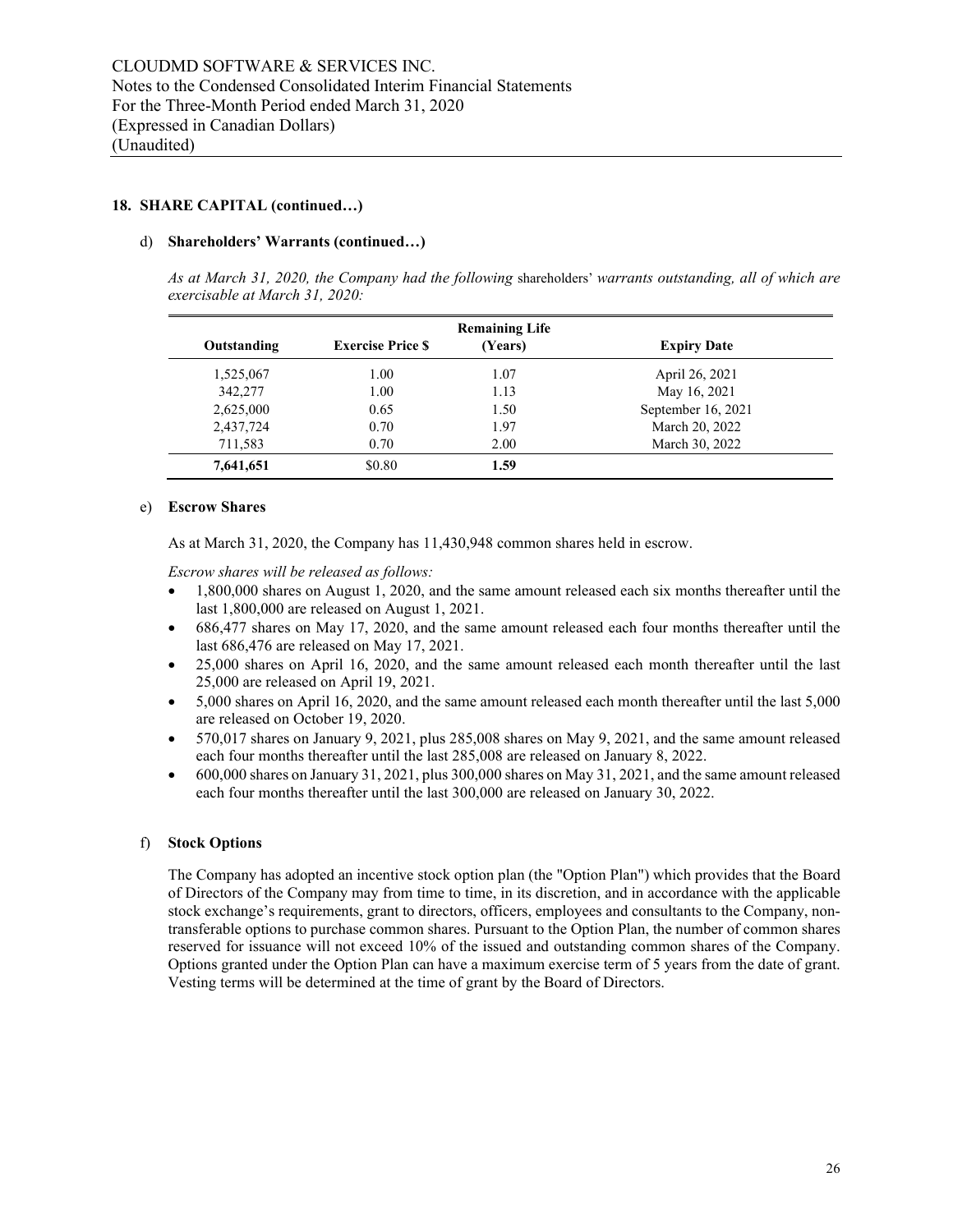# f) **Stock Options (continued…)**

#### *The following grants were made during the three-month period ended March 31, 2020:*

- On January 7, 2020, 300,000 options were granted to consultants of the Company, exercisable at \$0.40 per share. The options vest 4 months after the grant and have a five-year expiry date from the date of grant. The fair value of the options at grant date was \$89,635, of which \$62,226 was recorded in the 3-month period ended March 31, 2020 based on vesting conditions.
- On January 13, 2020, 1,350,000 options were granted to management and employees of the Company, exercisable at \$0.50 per share. The options vesting periods ranged from a 5-month vesting period to 25% of options granted vesting every 6 months. The options have a five-year expiry date from the date of grant. The fair value of the options at grant date was \$497,946, of which \$223,173 was recorded in the 3-month period ended March 31, 2020 based on vesting conditions.
- On February 3, 2020, 125,000 options were granted to employees of the Company, exercisable at \$0.50 per share. The options shall vest 25% every 6 months and have a five-year expiry date from the date of grant. The fair value of the options at grant date was \$35,261, of which \$5,689 was recorded in the 3-month period ended March 31, 2020 based on vesting conditions.
- On March 2, 2020, 200,000 options were granted to employees of the Company, exercisable at \$0.55 per share. The options shall vest 25% every 6 months and have a five-year expiry date from the date of grant. The fair value of the options at grant date was \$79,899 of which \$6,333 was recorded in the 3-month period ended March 31, 2020 based on vesting conditions.
- On March 16, 2020, 200,000 options were granted to consultants of the Company, exercisable at \$0.50 per share. The options shall vest 25% every 6 months and have a five-year expiry date from the date of grant. The fair value of the options at grant date was \$73,380 of which \$3,116 was recorded in the 3-month period ended March 31, 2020 based on vesting conditions.
- On March 23, 2020, 80,000 options were granted to a director of the Company, exercisable at \$0.48 per share. The options shall vest 20% every 6 months, commencing on March 23, 2020. The options have a five-year expiry date from the date of grant. The fair value of the options at grant date was \$22,950 of which \$5,006 was recorded in the 3-month period ended March 31, 2020 based on vesting conditions.
- On March 23, 2020, 200,000 options were granted to a director of the Company, exercisable at \$0.50 per share. The options shall vest 20% every 6 months, commencing on March 23, 2020. The options vest 5 months after the grant and have a five-year expiry date from the date of grant. The fair value of the options at grant date was \$56,926 of which \$2,976 was recorded in the 3-month period ended March 31, 2020 based on vesting conditions.

The option pricing model used an average risk-free rate ranging from 0.78% and 1.62% with an average riskfree rate of 1.13%, estimated life of 5 years, volatility of 100% and dividend yield of 0%.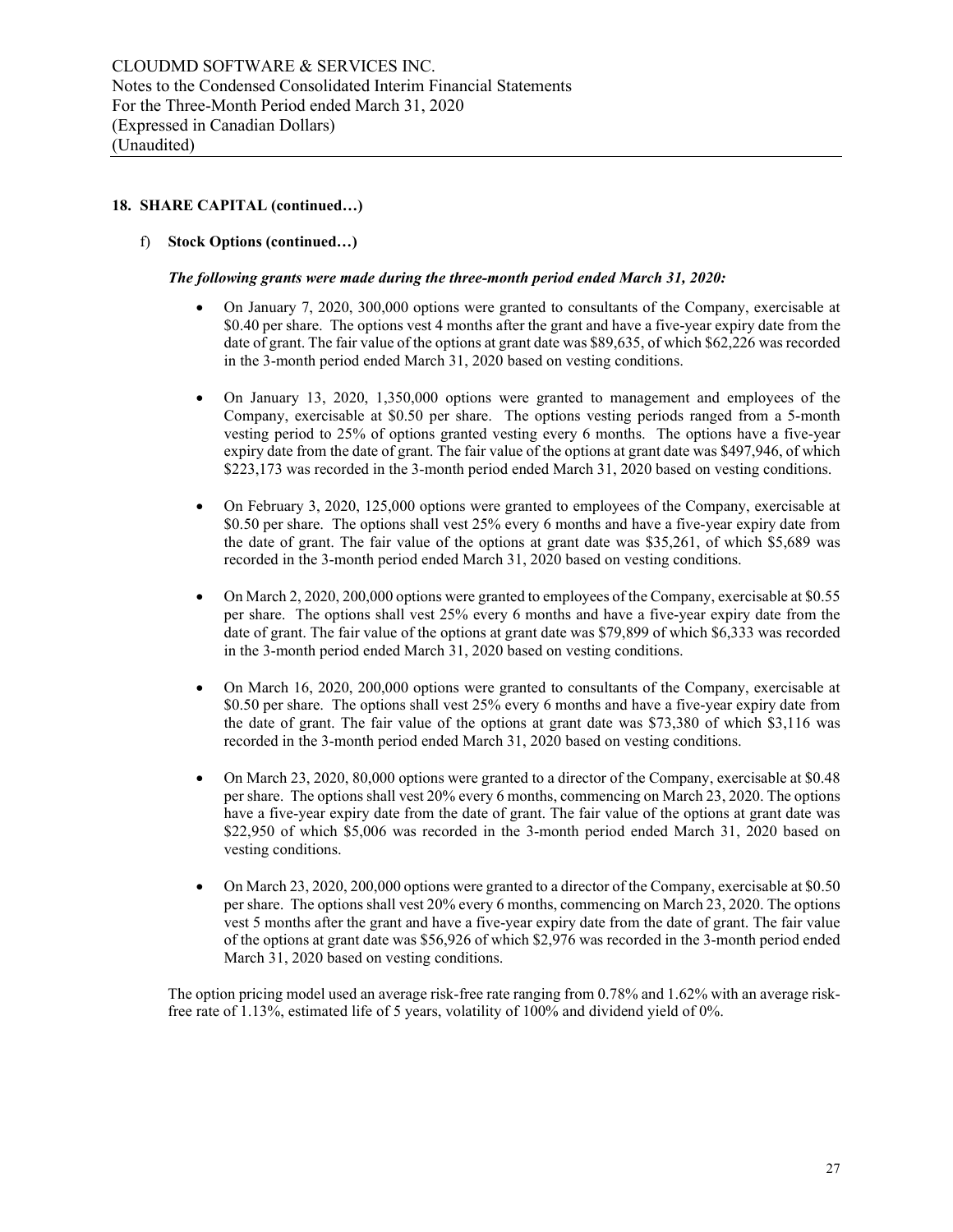# f) **Stock Options (continued…)**

#### *The following grants were made during the year ended December 31, 2019:*

- On February 4, 2019, 300,000 options were granted to consultants of the Company, exercisable at \$0.76 per share. The options vest 4 months after the grant and have a five-year expiry date from the date of grant. The fair value of the options at grant date was \$181,116, of which \$83,011 was recorded during the three months ended March 31, 2019 based on vesting conditions.
- On February 4, 2019, 2,050,000 options were granted to employees of the Company, exercisable at \$0.76 per share. The options shall vest 25% every 6 months, commencing on August 4, 2019. The options have a five-year expiry date from the date of grant. The fair value of the options at grant date was \$1,237,623, of which \$119,293 (March 31, 2019 - \$195,872) was recorded in the 3-month period ended March 31, 2020 based on vesting conditions.
- On July 17, 2019, 200,000 options were granted to employees of the Company, exercisable at \$0.32 per share. The options shall vest 25% every 6 months, commencing on January 16, 2020. The options have a five-year expiry date from the date of grant. The fair value of the options at grant date was \$47,736, of which \$7,554 was recorded in the 3-month period ended March 31, 2020 based on vesting conditions.
- On August 20, 2019, 2,400,000 options were granted to consultants of the Company, exercisable at \$0.25 per share. The options vested immediately. The options have a five-year expiry date from the date of grant. The fair value of the options at grant date was \$446,829, of which \$446,829 was recorded in the year ended December 31, 2019 based on vesting conditions.
- On November 6, 2019, 300,000 options were granted to consultants of the Company, exercisable at \$0.40 per share. The options vested immediately. The options have a five-year expiry date from the date of grant. The fair value of the options at grant date was \$89,566, of which \$89,566 was recorded in the year ended December 31, 2019 based on vesting conditions.

The option pricing model used an average risk-free rate ranging from 1.27% and 1.8% with an average riskfree rate of 1.50%, estimated life of 5 years, volatility of 100% and dividend yield of 0%.

#### *The following grants were made during the year ended December 31, 2018:*

- On August 13, 2018, 3,200,000 options were granted to consultants and officers of the Company, exercisable at \$0.50 per share. The options vest 4 months after the grant and have a five-year expiry date from the date of grant. The fair value of the options at grant date was \$787,041, of which all was recorded in the year ended December 31, 2018 based on vesting conditions.
- On August 13, 2018, 800,000 options were granted to employees of the Company, exercisable at \$0.50 per share. The options shall vest 25% every 6 months, commencing on February 13, 2019. The options have a five-year expiry date from the date of grant. The fair value of the options at grant date was \$196,760, of which \$10,037 (March 31, 2019 - \$38,049) was recorded in the 3-month period ended March 31, 2020 based on vesting conditions.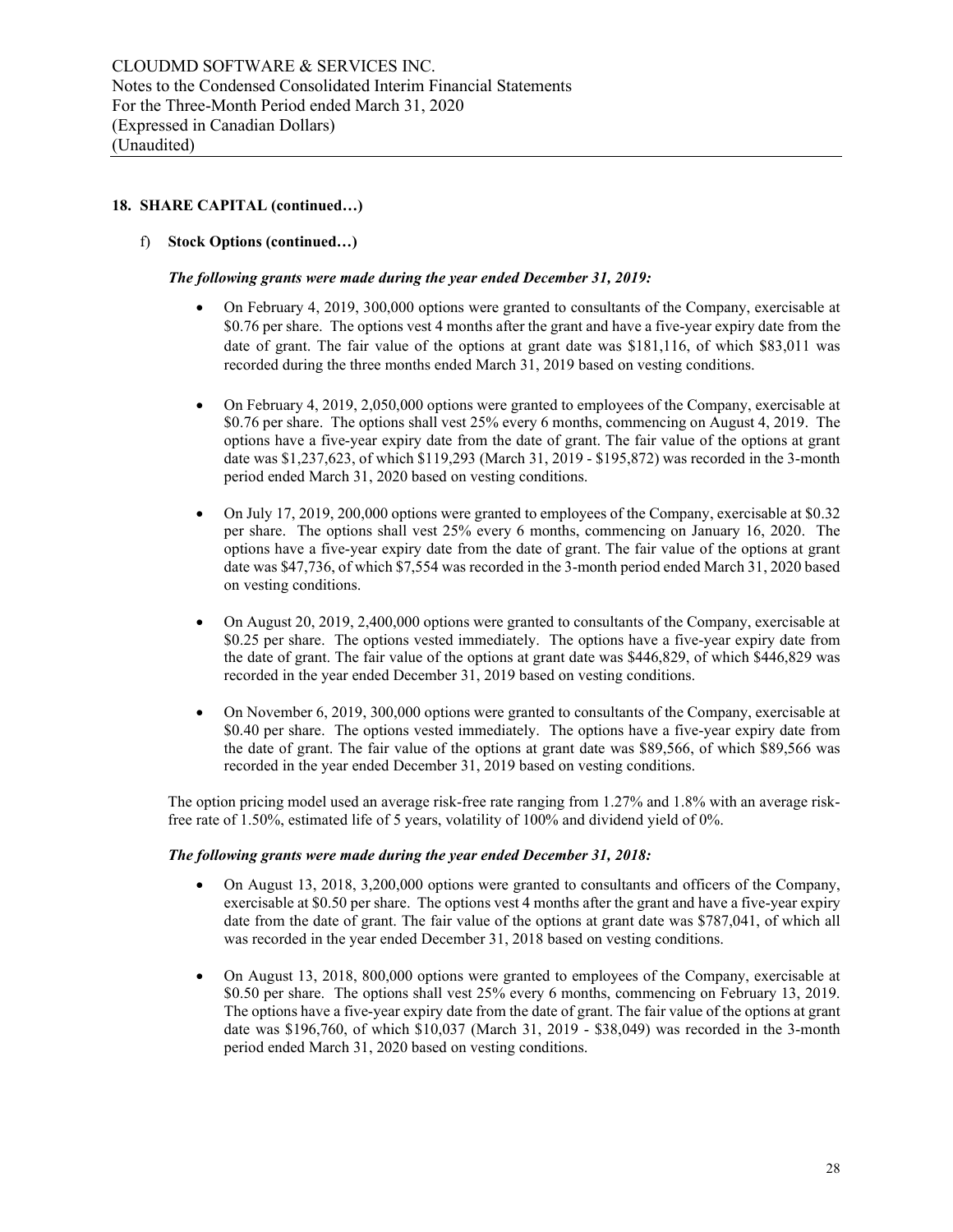## f) **Stock Options (continued…)**

The option pricing model used an average risk-free rate of 1.5%, estimated life of 5 years, volatility of 100% and dividend yield of 0%.

*The following is a summary of option activities the 3-month period ended March 31, 2020 and the year ended December 31, 2019:* 

|                                       |                | <b>March 31, 2020</b>        | December 31, 2019 |                   |  |
|---------------------------------------|----------------|------------------------------|-------------------|-------------------|--|
|                                       | Number of      | Weighted                     | Number of         | Weighted          |  |
|                                       | <b>Options</b> | Average                      | Options           | Average           |  |
|                                       |                | <b>Exercise Price S</b>      |                   | Exercise Price \$ |  |
|                                       |                |                              |                   |                   |  |
| Balance outstanding beginning of year | 5,250,000      | 0.60                         | 4,000,000         | 0.50              |  |
| <b>Options Granted</b>                | 2,455,000      | 0.49                         | 5,250,000         | 0.49              |  |
| <b>Options Cancelled</b>              |                | -                            | (1,800,000)       | 0.39              |  |
| <b>Options Exercised</b>              | ٠              | $\qquad \qquad \blacksquare$ | (2,200,000)       | 0.32              |  |
| Balance outstanding end of period     | 7,705,000      | \$0.57                       | 5,250,000         | \$0.60            |  |

*As at March 31, 2020, the Company had the following stock options outstanding and exercisable:*

|             |                    |                         | <b>Remaining Life</b> |                    |
|-------------|--------------------|-------------------------|-----------------------|--------------------|
| Outstanding | <b>Exercisable</b> | <b>Exercise Price S</b> | (Years)               | <b>Expiry Date</b> |
|             |                    |                         |                       |                    |
| 2,400,000   | 2,200,000          | \$0.50                  | 3.37                  | August 12, 2023    |
| 2,350,000   | 1,325,000          | \$0.76                  | 3.85                  | February 3, 2024   |
| 200,000     | 50,000             | \$0.32                  | 4.30                  | July 16, 2024      |
| 300,000     | 300,000            | \$0.40                  | 4.60                  | November 5, 2024   |
| 300,000     |                    | \$0.40                  | 4.77                  | January 6, 2025    |
| 1,350,000   |                    | \$0.50                  | 4.79                  | January 12, 2025   |
| 125,000     |                    | \$0.50                  | 4.85                  | February 2, 2025   |
| 200,000     |                    | \$0.55                  | 4.92                  | March 1, 2025      |
| 200,000     |                    | \$0.50                  | 4.96                  | March 15, 2025     |
| 80,000      |                    | \$0.48                  | 4.98                  | March 22, 2025     |
| 200,000     |                    | \$0.50                  | 4.98                  | March 22, 2025     |
| 7,705,000   | 3,875,000          |                         | 4.05                  |                    |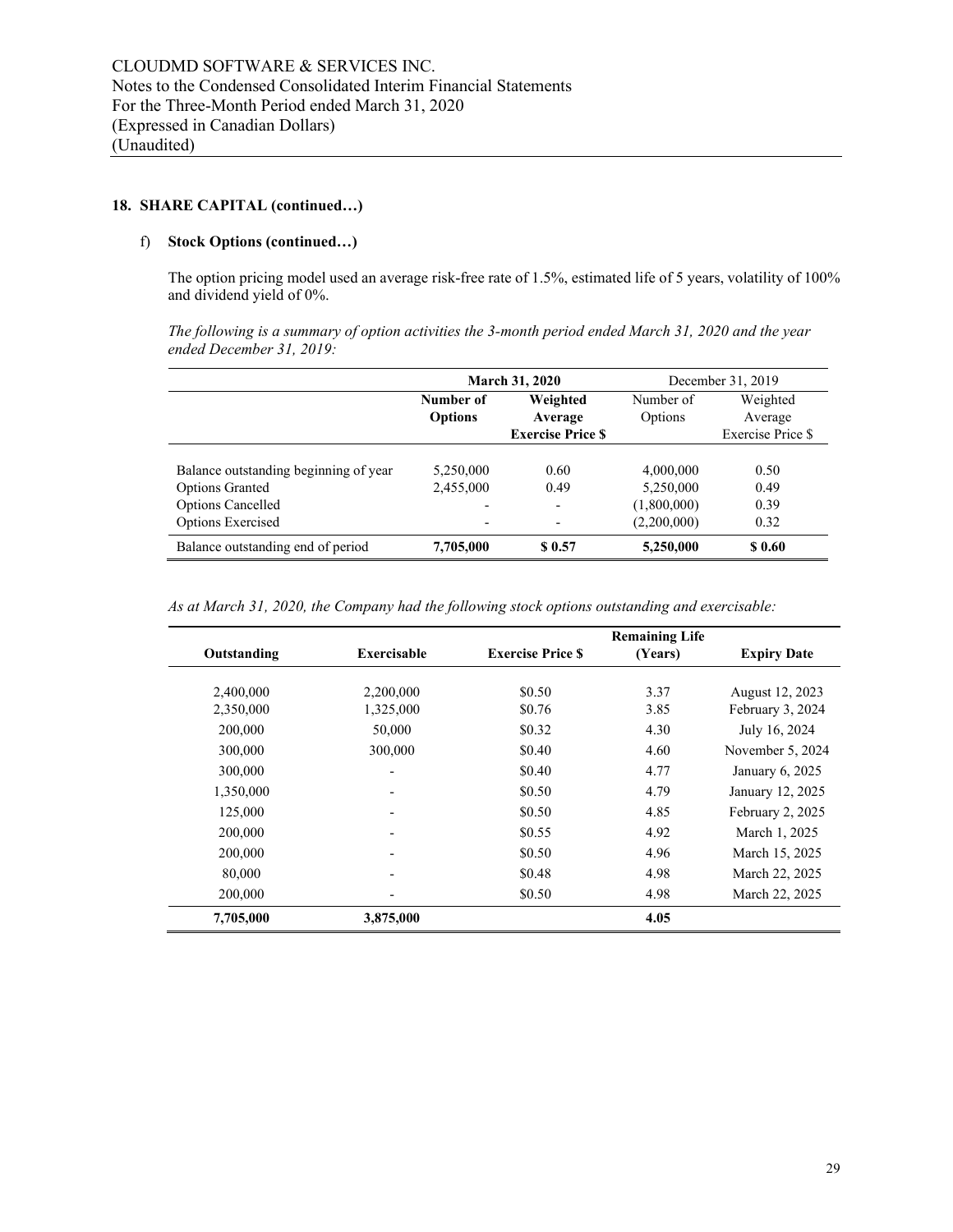# **19. SUPPLEMENTAL DISCLOSURE WITH RESPECT TO CASH FLOW**

**Non-cash activities affecting cash flows from investing and financing activities during the three months ended March 31, 2020:**

- The Company issued 1,425,041 shares valued at \$662,644 for acquisition of Livecare *(Note 3)*
- The Company issued 1,500,000 shares valued at \$577,500 for settlement of \$600,000 of debt acquired from Livecare *(Note 3).*
- The Company issued 750,000 shares valued at \$296,347 for prepaid consulting and advisory services.
- The Company issued 837,101 agent warrants valued at \$188,012 as share issuance costs.

## **Non-cash activities affecting cash flows from investing and financing activities during the three months ended March 31, 2019:**

• The Company issued 3,947,368 shares valued at \$2,325,964 for the acquisition of Cloud Practice

## **20. DISCONTINUED OPERATIONS**

During the year ended December 31, 2018, the Company entered into a share purchase agreement (the "Purchase Agreement") with the Company's former CEO, who is also the former sole shareholder of Clinicas (the "Purchaser"). The Purchase Agreement was entered into as a prerequisite to entering into an acquisition agreement that would result in a change of control of the Company. The terms of the Purchase Agreement were as follows:

- The Company will transfer 51% of the shares of Clinicas to the Purchaser immediately on the closing date, and transfer the remaining 49% of the shares of Clinicas of when the Company has a satisfactory replacement assets in place to satisfy corporate law requirement to maintain a business undertaking at all time, as well as continue to qualify for Listing on the Canadian Securities Exchange.
- The Purchaser will forgive the convertible debenture of US\$1,500,000 and all accrued interest proportionally to the shares of Clinicas transferred *(Note 15).*

This Purchase Agreement constituted a discontinued operation involving the loss of control of Clinicas by the Company as at December 31, 2018. During the year ended December 31, 2018, the Purchase Agreement was not executed. As a result, a subsequent settlement agreement was entered into on April 1, 2019 (the "Settlement Agreement"). As a result, all of the assets and liabilities of Clinicas were classified as held-for-sale as at December 31, 2018. This resulted in a net liability of \$139,372 from discontinued operation as at December 31, 2018.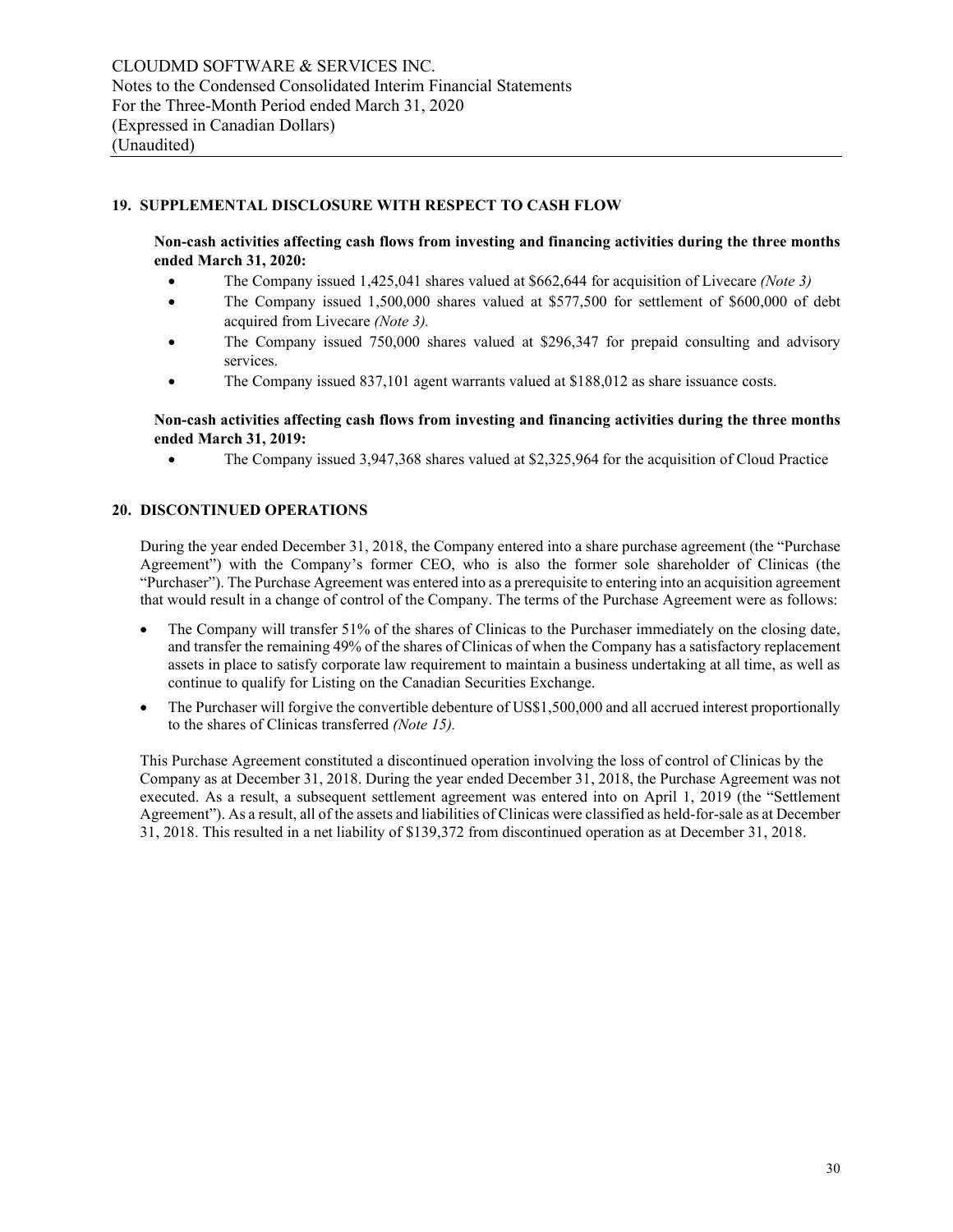### **20. DISCONTINUED OPERATIONS** *(continued…)*

On April 1, 2019, the Company entered into the Settlement Agreement to complete the full transfer of the Company's 99.9% ownership of Clinicas and the forgiveness of the convertible debenture held by the former CEO issued on the original purchase of 99.9% of Clinicas.

As part of the Settlement Agreement, the Company completed the following:

- on April 1, 2019, as part of the settlement, the convertible debenture was forgiven. (*Note 15*),
- on April 1, 2019, the Company assigned to the Purchaser's company, Benras Holdings Inc., the following promissory notes as security for, and in full and final satisfaction of any amount owed by the Company to the Purchaser: (i) a promissory note dated February 20, 2018 plus interest owed to the Company by the former CFO and a company owned by the former CFO with an amount outstanding as at March 31, 2019 of \$43,001, and (ii) a promissory note dated February 20, 2018 in the amount of \$220,000 plus interest owed to the Company by Explorinvest Capital Corp., a company partially owned by the former CFO of the Company,
- the Company issued 475,000 common shares at a value of \$205,750.

As at December 31, 2019 and March 31, 2020, no amounts were owing with regards to the Settlement Agreement.

|                                    | <b>March 31, 2020</b> |  | March 31, 2019 |          |
|------------------------------------|-----------------------|--|----------------|----------|
| <b>REVENUE</b>                     | \$                    |  | \$             | 59,462   |
| <b>EXPENSES</b>                    |                       |  |                |          |
| Advertising                        |                       |  |                | 1,342    |
| Amortization                       |                       |  |                | 12,853   |
| Leasehold improvements written off |                       |  |                |          |
| Bank charges an interest           |                       |  |                | 5,791    |
| Consulting fees (Note 17)          |                       |  |                | 5,079    |
| Insurance                          |                       |  |                | 2,032    |
| Office and administration          |                       |  |                | 8,820    |
| Professional fees                  |                       |  |                | 4,886    |
| Rent                               |                       |  |                | 12,672   |
| Repair and maintenance             |                       |  |                | 534      |
| Wages and related expenses         |                       |  |                | 27,600   |
| Other expense                      |                       |  |                | 820      |
| Loss from settlement agreement     |                       |  |                |          |
| Loss from discontinued operations  | \$                    |  | \$             | (22,967) |

*Revenues and expenses from Clinicas are as follows:*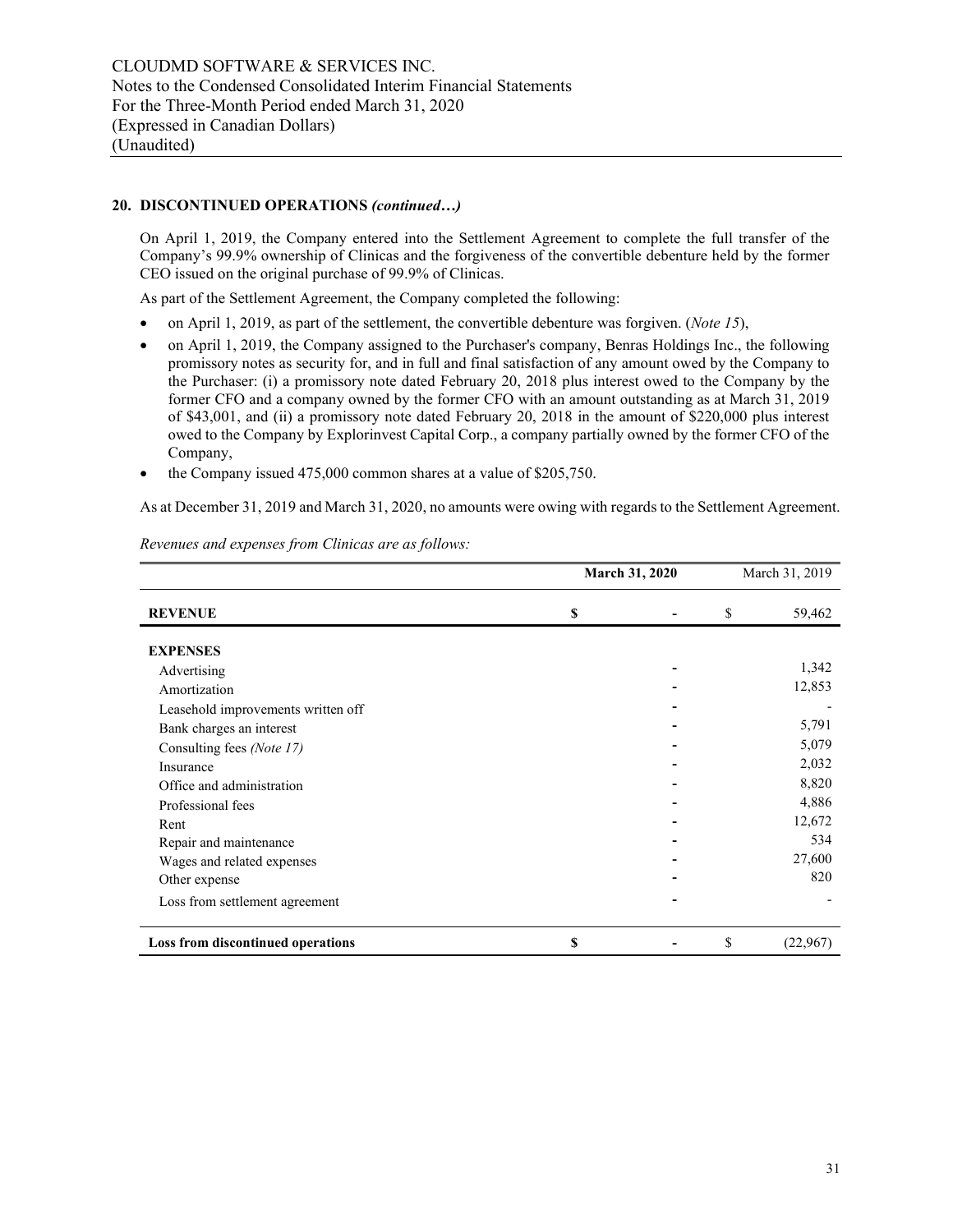# **21. CAPITAL MANAGEMENT**

The Company's objectives when managing capital are to safeguard its ability to continue as a going concern, so that it can provide returns for shareholders and benefits for other stakeholders. The Company considers the items included in shareholders' equity (deficiency) as capital. The Company manages the capital structure and makes adjustments to it in response to changes in economic conditions and the risk characteristics of the underlying assets. The Company's primary objective with respect to its capital management is to ensure that it has sufficient cash resources to fund the operation of the Company. To secure the additional capital necessary to pursue these plans, the Company intends to raise additional funds through equity or debt financing. The Company is not subject to any externally imposed capital requirements. There were no changes to the Company's approach in its management of capital during the period.

#### **22. FINANCIAL INSTRUMENTS**

The Company's financial instrument consist of cash, accounts receivable, deposits, marketable securities, accounts payable, other current liabilities, and long-term debt.

The Company's cash and marketable securities are measured at fair value under the fair value hierarchy based on level one quoted prices in active markets for identical assets or liabilities. The Company's accounts receivable, accounts payable, and other current liabilities, have amortized costs that approximate their fair value due to their short terms to maturity. The Company's long-term debt is measured at amortized cost, which approximates fair value.

The Company's risk exposures and the possible impact of these expenses on the Company's financial instruments are summarized below:

#### **Credit Risk**

Credit risk is the risk that one party to a financial instrument will cause a loss for the other party by failing to discharge an obligation. As of March 31, 2020, the Company is exposed to credit risk to the extent that its clients become unable to meet their payment obligations. Trade receivables include amounts receivables from the sale of services and GST receivables.

#### **Liquidity Risk**

Liquidity risk is the risk that an entity will encounter difficulty in meeting obligations associated with financial liabilities. The Company's approach to managing liquidity risk is to ensure that it will have sufficient liquidity to meet liabilities when due. As at March 31, 2020, the Company did have sufficient cash on hand to meet its current liabilities but continues to need to source different methods of financing.

#### **Market Risk**

Market risk is the risk of loss that may arise from changes in market factors such as interest rates, foreign exchange rates, and commodity and equity prices.

# **a) Interest rate risk**

Interest risk is the risk that the fair value or future cash flows will fluctuate as a result of changes in market risk. The Company's sensitivity to interest rates is insignificant.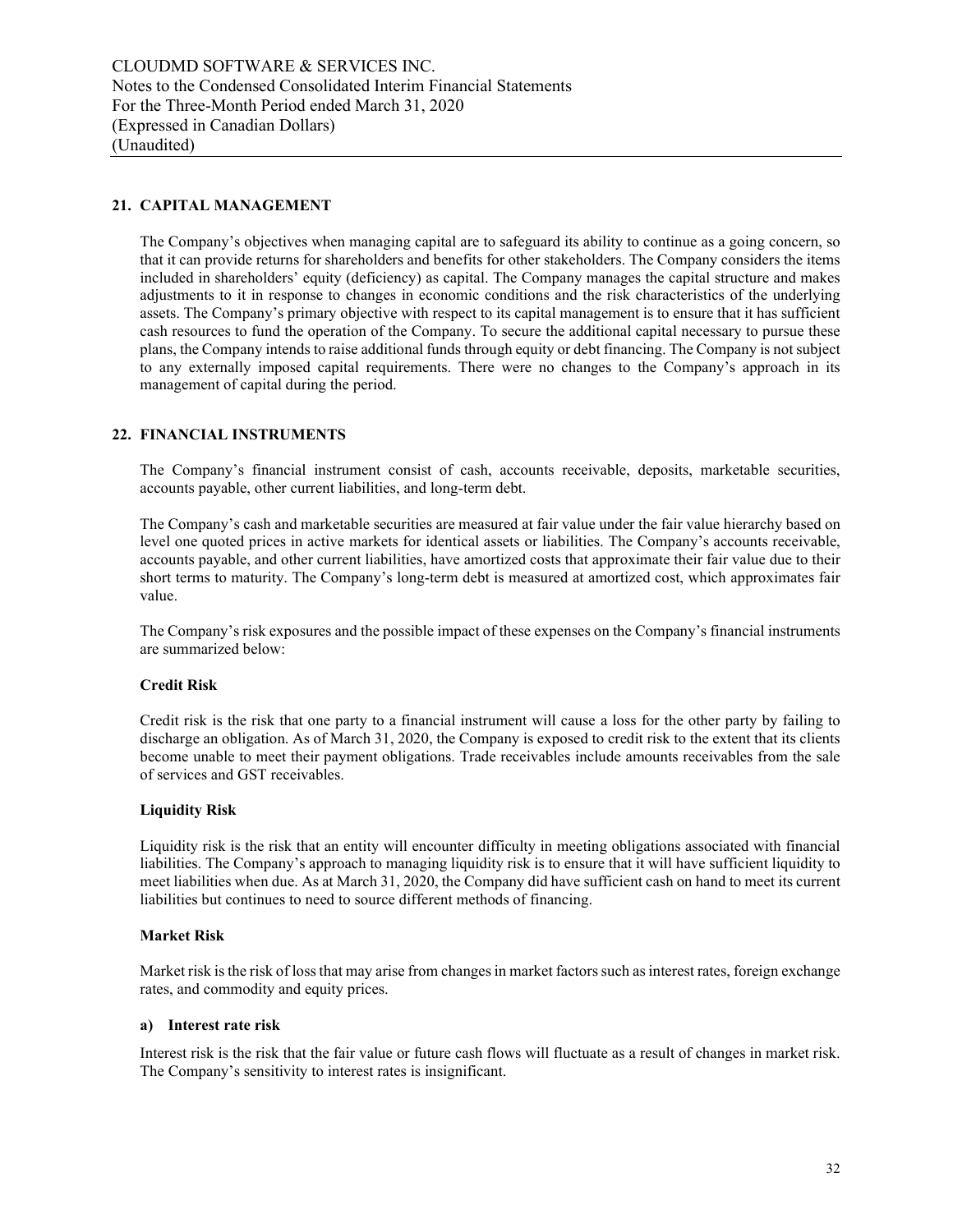# **22. FINANCIAL INSTRUMENTS (continued…)**

### **Market Risk (continued…)**

# **b) Currency risk**

Currency risk is the risk that the fair value or future cash flows of a financial instrument denominated in a foreign currency will fluctuate because of changes in foreign exchange rates. The Company's functional currency is the Canadian dollar and the majority of its transactions are in Canadian dollars. The Company's exposure to foreign currency risk is low.

# **c) Price risk**

The Company is exposed to price risk with respect to equity prices, since the Company possesses investments in publicly traded securities. The Company closely monitors those prices to determine the appropriate course of action to be taken. The maximum exposure to the Company is the fair value of its marketable securities, which have been recorded at \$1.

# **23. SEGMENTED INFORMATION**

The Company operates in one industry, the healthcare industry, which is located in Canada and the Dominican Republic. As at April 1, 2019, the Company only has operations in Canada. Segmented geographical information is as follows:

| Assets                               |    | Canada      |    | Dominican<br><b>Republic</b> |     | <b>Total</b> |
|--------------------------------------|----|-------------|----|------------------------------|-----|--------------|
| As at March 31, 2020                 | S  | 22,006,928  | \$ | $\sim$                       |     | 22,027,412   |
| As at December 31, 2019              | S  | 17,726,254  | \$ | $\sim$                       | S   | 17,726,254   |
| Revenue for the three months ended   |    |             |    |                              |     |              |
| March 31, 2020                       |    | 3,056,729   | \$ | $\sim$                       |     | 3,056,729    |
| March 31, 2019                       | \$ | 1,100,330   | S  | Ξ.                           |     | 1,100,330    |
| Net loss for the three months ended: |    |             |    |                              |     |              |
| March 31, 2020                       | \$ | (1,622,994) | \$ |                              | S   | (1,622,994)  |
| March 31, 2019                       | S  | (1,327,639) | S  | (22.967)                     | \$. | (1,350,606)  |